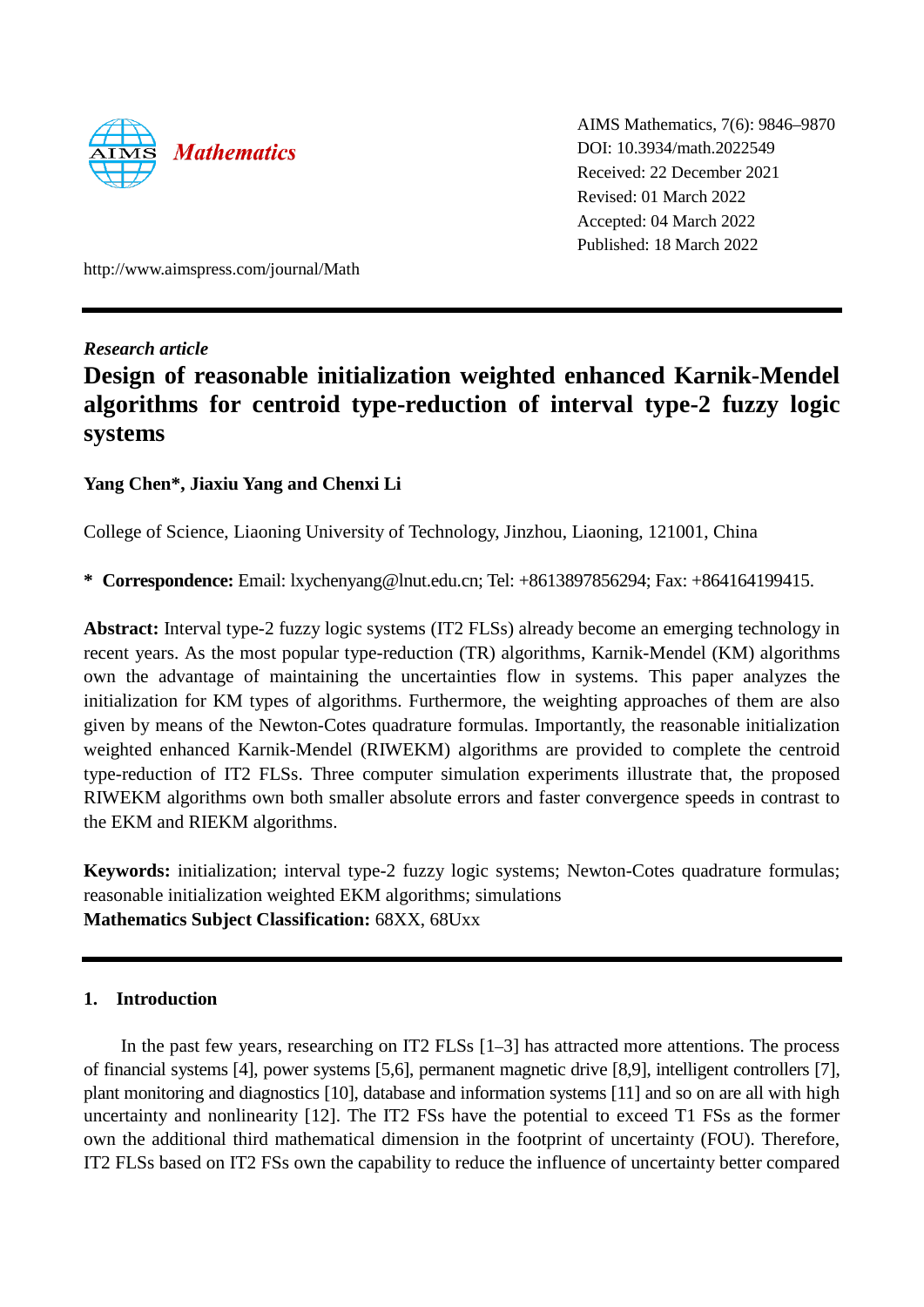with their T1 counterparts. Recent study report shows that IT2 FLSs [13] even have superior approximation ability to the nonparametric network networks.

An IT2 FLS is made up of five modules as: Fuzzifier, inference, rules, type-reduction (TR) and defuzzification (see Figure 1). Among which, the most important module is the TR, which has the function of mapping the IT2 FS to the T1 FS. While the T1 FLSs only use T1 FSs. The TR can be viewed as the extended of T1 defuzzification. And the defuzzification changes the T1 FS into the output. In addition, the systems can be defined as IT2 FLSs if an antecedent or consequent in fuzzy rules were IT2 FS. The operations in IT2 FLSs are more complicated than in T1 FLSs as the former involves the TR. In this paper, we only focus on the TR.



**Figure 1.** An IT2 FLS [1,5,14].

To date, the centroid TR [15,16] is still one of the most popular approaches in theory studies. Karnik and Mendel developed the KM algorithms to complete the centroid type-reduction of IT2 FLSs. For better understand the KM algorithms, Mendel and Wu put forward the continuous of KM (CKM) algorithms. Furthermore, the monotonic and super exponential convergence [17] of continuous KM algorithms were proved, which provided a major impulse for investigating IT2 FLSs. Wu and Mendel [12,18] applied the KM algorithms to calculate the uncertainties measure in IT2 FSs and merged the language weighted average of IT2 FSs into intuition calculations. For the sake of reducing the computation time, Wu and Mendel [19] put forward the enhanced type of KM (EKM) algorithms. The theoretical explanations for the initializing of EKM algorithms are provided by Liu et al. [20], in addition, the EKM algorithms are extended to weighted EKM (WEKM) algorithms to compute the centroids of IT2 fuzzy sets. All the above works have laid abundant theory for applying the TR algorithms.

On the basis of analyzing the sum operation in discrete EKM algorithms and the integration operation in CEKM algorithms, this paper first gives the explanations for the initialization of EKM algorithms. In terms of the Newton-Cotes quadrature formulas, three different forms of weighted EKM (WEKM) algorithms are also explained. Then the reasonable initialization weighted enhanced Karnik-Mendel (RIWEKM) algorithms are proposed to complete the centroid type-reduction of IT2 FLSs. While calculating the centroid type-reduced sets, the provided RIWEKM algorithms get smaller absolute errors and faster convergence speeds in contrast to both the EKM and RIEKM algorithms.

The rest of this paper is arranged as follows. Section 2 gives the background of IT2 FSs and IT2 FLSs. Section 3 shows the Newton-Cotes formulas, the EKM and CEKM algorithms, and how to calculate the centroid type-reduction of IT2 FLSs by means of RICEKM and RIWEKM algorithms. Three simulation instances are given in Section 4 to show the performances of the RIWEKM algorithms. Finally the last section gives the conclusions.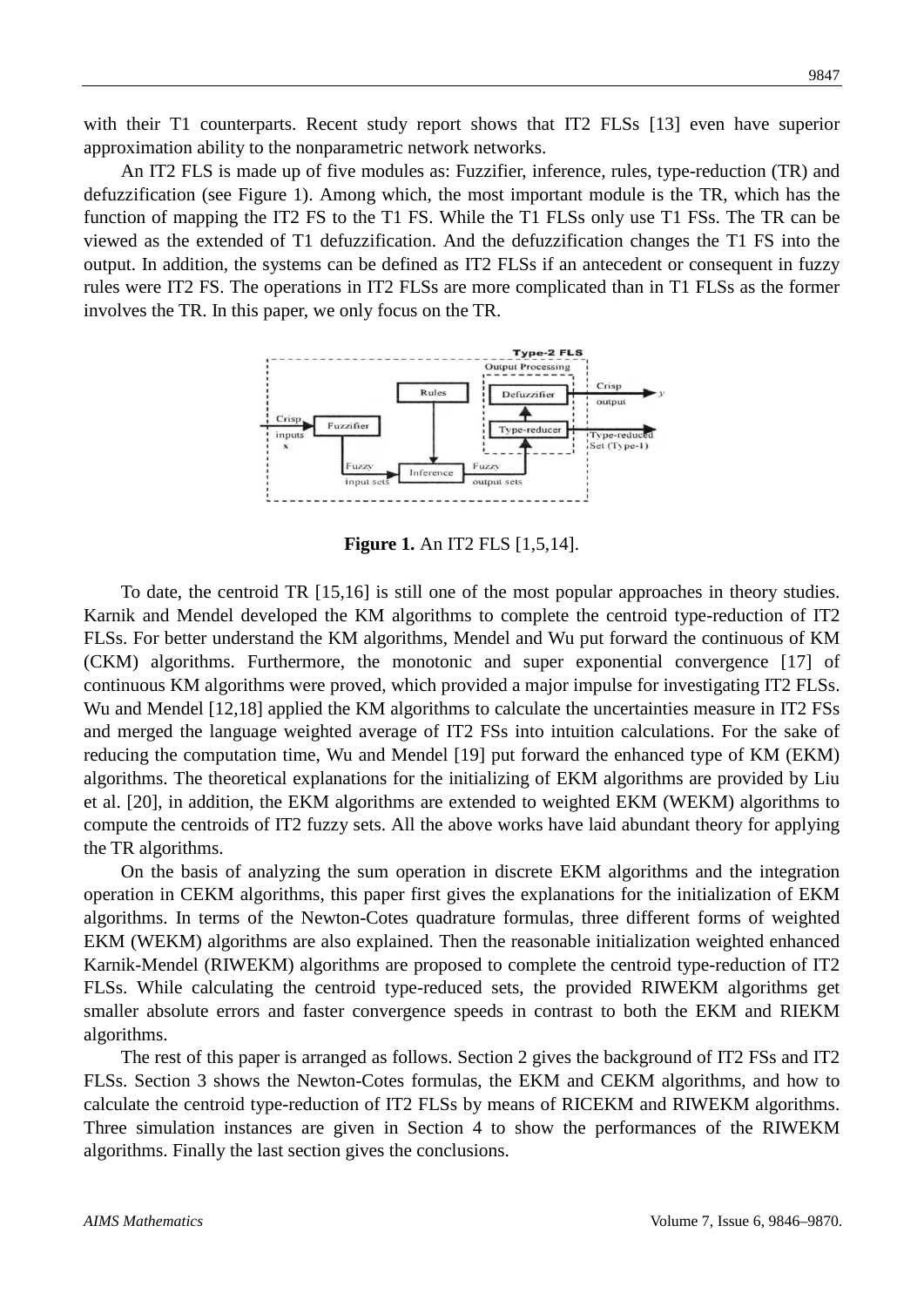### **2. Background**

# *2.1. IT2 FSs*

**Definition 1.** An IT2 fuzzy set  $\tilde{A}$  can be described by the corresponding type-2 membership function (MF)  $\mu_{\tilde{A}}(x, u)$ , that is to say, [1,3,21]

$$
\widetilde{A} = \{(x, u), \mu_{\widetilde{A}}(x, u) \mid \forall x \in X, \forall u \in [0, 1]\}
$$
\n
$$
(1)
$$

in which  $x \in X$ , and  $u \in [0,1]$ , Eq (1) is called as the point-value expression, while the compact form is as:

$$
\widetilde{A} = \int_{x \in X} \int_{u \in [0,1]} \mu_{\widetilde{A}}(x, u) / (x, u) . \tag{2}
$$

**Definition 2**. A secondary MF can be viewed as the vertical slice of  $\mu_{\tilde{A}}(x, u)$ , that is to say, [1]

$$
\mu_{\tilde{A}}(x = x', u) \equiv \mu_{\tilde{A}}(x') = \int_{u \in [0, 1]} f_{x'}(u) / u
$$
\n(3)

where  $\forall u \in [0,1]$ , for an IT2 FS, the secondary MF grade  $f_{x}(u) \equiv 1$ .

**Definition 3.** The two dimensional support of  $\mu_{\tilde{A}}(x, u)$  is called as the footprint of uncertainty (FOU) of  $\tilde{A}$ , that is to say, [1]

FOU(
$$
\tilde{A}
$$
) = { $(x, u) \in X \times [0,1] | \mu_{\tilde{A}}(x, u) > 0$ } (4)

in which  $FOU(\tilde{A})$  is limited between the upper MF (UMF) and the lower MF (LMF), i.e.,

$$
UMF(\widetilde{A}) = \overline{\mu}_{\widetilde{A}}(x) = \overline{FOU(\widetilde{A})},
$$
\n(5)

$$
LMF(\widetilde{A}) = \underline{\mu}_{\widetilde{A}}(x) = \underline{FOU(\widetilde{A})}.
$$
 (6)

**Definition 4.** An embedded T1 fuzzy set is decided by  $\mu_{\tilde{A}}(x, u)$ , that is to say, [1]

$$
A_e = \{(x, u(x)) \mid \forall x \in X, u \in [0,1]\}.
$$
 (7)

As the secondary MF grades of IT2 fuzzy sets are equal to one, IT2 FSs can be entirely described by the LMF and UMF. Here an example of IT2 FS is provided in Figure 2.



**Figure 2.** An IT2 FS and its corresponding quantities [24].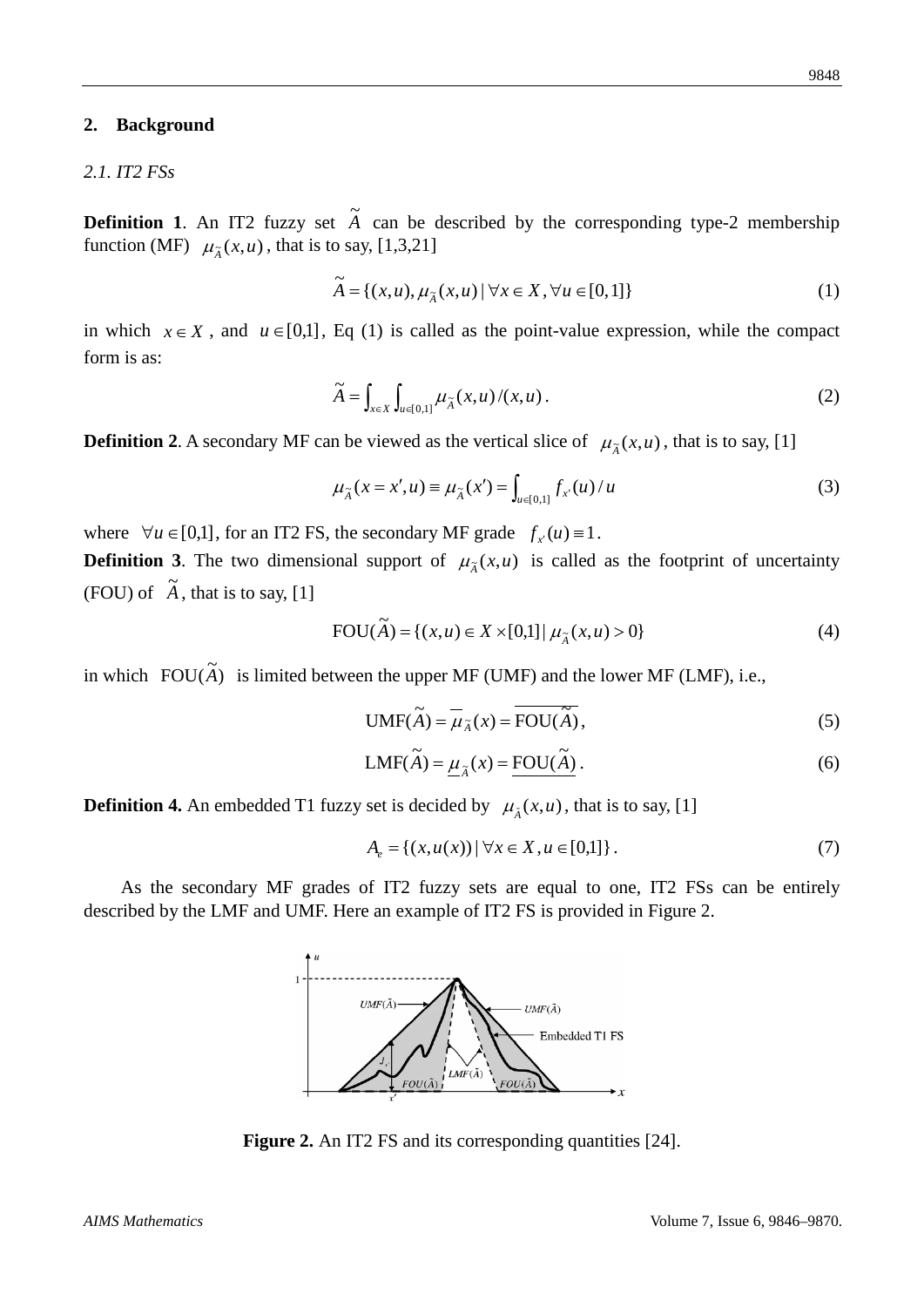### *2.2. IT2 FLSs*

From the aspect of structure, IT2 FLSs can be usually divided into Mamdani type [5,21,22] and Takagi-Sugeno-Kang type [8,23]. Here we concentrate on the Mamdani type. Without loss of generality, consider a Mamdani type IT2 FLS with *n* inputs  $x_1 \in X_1, x_2 \in X_2, \dots, x_n \in X_n$  and one output  $y \in Y$ . The system can be characterized by *M* fuzzy rules, where the *sth* fuzzy rule is of the form:

 $R^s$ : If  $x_1$  is  $\tilde{F}_1^s$  and  $x_2$  is  $\tilde{F}_2^s$  and and  $x_n$  is  $\tilde{F}_n^s$ , then *y* is  $\tilde{G}^s(s=1,\dots,M)$  (6) in which  $\tilde{F}_i^s$  (*i* = 1,  $\cdots$  , *n*; *s* = 1,  $\cdots$  , *M*) represents the antecedent IT2 fuzzy set, and  $\tilde{G}^s$  (*s* = 1,  $\cdots$  , *M*) represents the consequent IT2 fuzzy set.

For simplicity, the singleton fuzzifier is adopted, that is to say, we model the input measurements as crisp sets. For each fuzzy rule, as  $x = x'$ , the firing interval can be calculated as:

$$
F^{s}: \begin{cases} F^{s}(x') \equiv [\underline{f}^{s}(x'), \overline{f}^{s}(x')], \\ \underline{f}^{s}(x') \equiv T_{i=1}^{n} \underline{\mu}_{\tilde{F}_{i}^{s}}(x'_{i}), \\ \overline{f}^{s}(x') \equiv T_{i=1}^{n} \overline{\mu}_{\tilde{F}_{i}^{s}}(x'_{i}) \end{cases}
$$
(7)

in which *T* represents the product or minimum t-norm,  $f^{s}(x')$  and  $\bar{f}^{s}(x')$  denote the left endpoint and right end point of firing interval, respectively.

For the centroid type-reduction, combine the firing interval with the corresponding consequent IT2 fuzzy set to get the fired-rule output fuzzy set  $\tilde{B}^s$ :

$$
\widetilde{B}^{s} : \begin{cases}\n\text{FOU}(\widetilde{B}^{s}) = [\underline{\mu}_{\widetilde{B}^{s}}(y \mid x'), \overline{\mu}_{\widetilde{B}^{s}}(y \mid x')], \\
\underline{\mu}_{\widetilde{B}^{s}}(y \mid x') = \underline{f}^{s}(x') * \underline{\mu}_{\widetilde{G}^{s}}(y), \\
\overline{\mu}_{\widetilde{B}^{s}}(y \mid x') = \overline{f}^{s}(x') * \overline{\mu}_{\widetilde{G}^{s}}(y)\n\end{cases}
$$
\n(8)

in which ∗ represents the product or minimum t-norm.

Then the aggregated IT2 fuzzy set  $\tilde{B}$  can be got by unioning all the  $\tilde{B}^s$  as:

$$
\widetilde{B} : \begin{cases}\n\text{FOU}(\widetilde{B}) = [\underline{\mu}_{\widetilde{B}}(y | x'), \overline{\mu}_{\widetilde{B}}(y | x')], \\
\underline{\mu}_{\widetilde{B}}(y | x') = \underline{\mu}_{\widetilde{B}^1}(y | x') \vee \underline{\mu}_{\widetilde{B}^2}(y | x') \vee \cdots \vee \underline{\mu}_{\widetilde{B}^M}(y | x'), \\
\overline{\mu}_{\widetilde{B}}(y | x') = \overline{\mu}_{\widetilde{B}^1}(y | x') \vee \overline{\mu}_{\widetilde{B}^2}(y | x') \vee \cdots \vee \overline{\mu}_{\widetilde{B}^M}(y | x')\n\end{cases} \tag{9}
$$

in which ∨ represents the maximum operation.

Finally the centroid of  $\tilde{B}$  can be computed to get the type-reduced set  $Y_c(x')$ , i.e.,

$$
Y_C(x') = 1/[l_{\tilde{B}}(x'), r_{\tilde{B}}(x')]
$$
\n(10)

in which  $l_{\tilde{B}}(x')$  and  $r_{\tilde{B}}(x')$  can be computed by the TR algorithms, i.e.,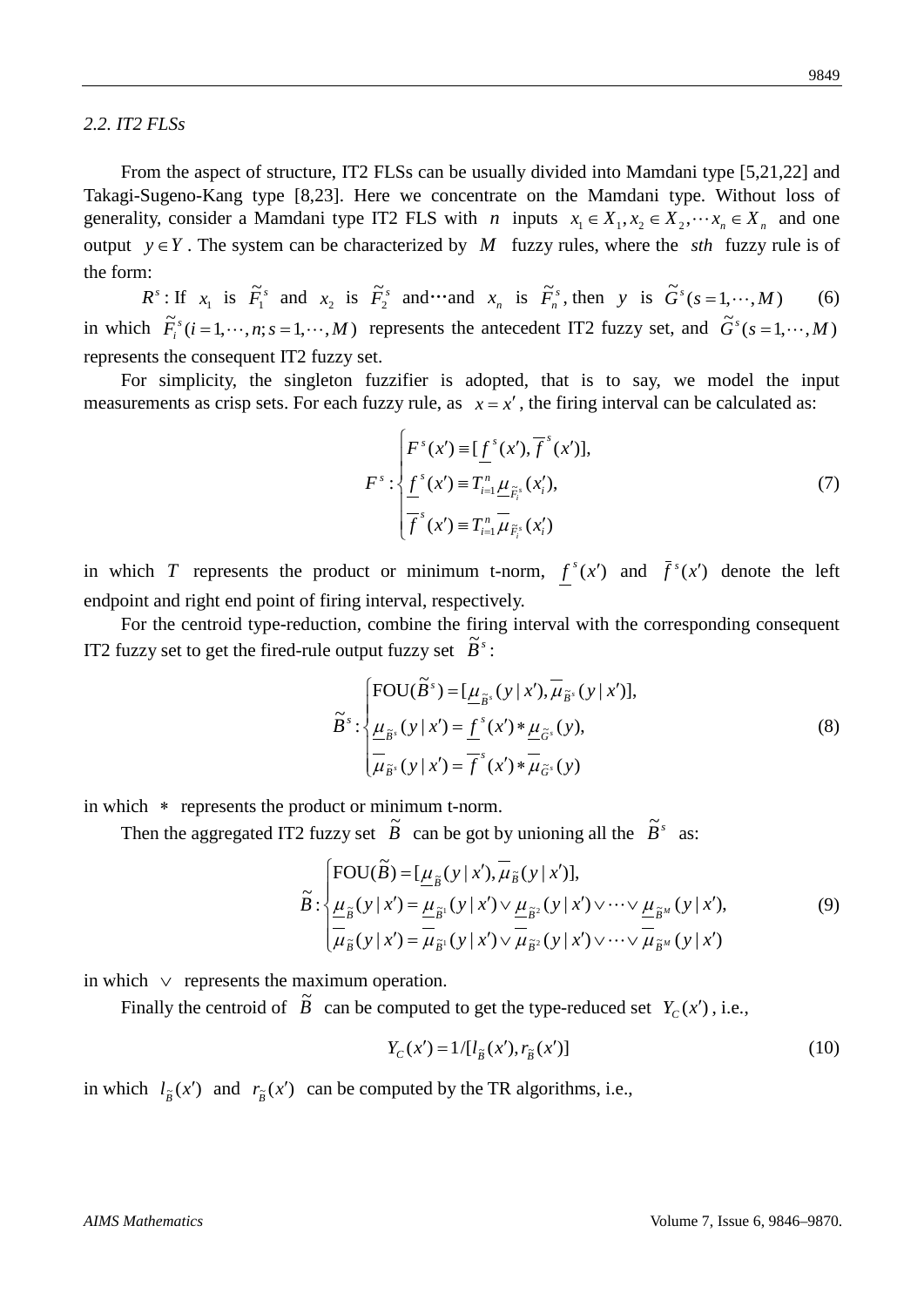$$
l_{\tilde{B}}(x') = \min_{\mu_{\tilde{B}}(y_i) \in [\underline{\mu}_{\tilde{B}}(y_i), \bar{\mu}_{\tilde{B}}(y_i)]} \frac{\sum_{i=1}^N y_i \mu_{\tilde{B}}(y_i)}{\sum_{i=1}^N \mu_{\tilde{B}}(y_i)}
$$
(11)

and

$$
r_{\tilde{B}}(x') = \max_{\mu_{\tilde{B}}(y_i) \in [\underline{\mu}_{\tilde{B}}(y_i), \overline{\mu}_{\tilde{B}}(y_i)]} \frac{\sum_{i=1}^N y_i \mu_{\tilde{B}}(y_i)}{\sum_{i=1}^N \mu_{\tilde{B}}(y_i)}
$$
(12)

in which *N* represents the number of sampling of primary variable, and the defuzzified output is the average of two end points.

# **3. RIWEKM algorithms**

Before giving the proposed RIWEKM algorithms, the theoretical interpretations of KM algorithms and EKM algorithms are provided. Then the Newton-Cotes quadrature formulas [25] are introduced.

### *3.1. The initialization explanations of KM and EKM algorithms*

Let the primary variable of output IT2 fuzzy set  $\tilde{B}$  be as:  $a = y_1 < \cdots < y_N = b$ , then the continuous KM and EKM (CKM and CEKM) algorithms for computing  $l_{\tilde{B}}$  and  $r_{\tilde{B}}$  are as (see Tables 1 and 2):

| Step | For $l_{\tilde{p}}$ ,                                                                                                                                                |
|------|----------------------------------------------------------------------------------------------------------------------------------------------------------------------|
|      | $l_{\tilde{B}} = \min_{\forall \theta(y) \in [\underline{\mu}_{\tilde{B}}(y), \overline{\mu}_{\tilde{B}}(y)]} \frac{\int_a^y y \theta(y) dy}{\int_b^b \theta(y) dy}$ |
| 1    | Let $\theta(y) = [\underline{\mu}_{\tilde{B}}(y) + \overline{\mu}_{\tilde{B}}(y)]/2$ , and compute $\xi' = \frac{\int_a^b y \theta(y) dy}{\int_a^b \theta(y) dy}$ .  |
|      |                                                                                                                                                                      |
| 2    | Set $\theta(y) = \mu_{\tilde{B}}(y)$ when $y \le \xi'$ , and $\theta(y) = \mu_{\tilde{B}}(y)$ when $y > \xi'$ , and                                                  |
|      | calculate $\zeta_{l_{\bar{B}}} = \frac{\int_a^b y \theta(y) dy}{\int_a^b \theta(y) dy}$ .                                                                            |
| 3    | Check if $ \xi' - \xi_{l_{\tilde{n}}} \leq \varepsilon$ , if yes, stop and set $l_{\tilde{\beta}} = \xi_{l_{\tilde{n}}}$ , if no, return to Step 4.                  |
| 4    | Set $\xi' = \xi_i$ and return to Step 2.                                                                                                                             |

| <b>Table 1.</b> CKM algorithms $[16-19,25-27]$ for calculating the centroid of $B$ . |  |
|--------------------------------------------------------------------------------------|--|
|                                                                                      |  |

*Continued on next page*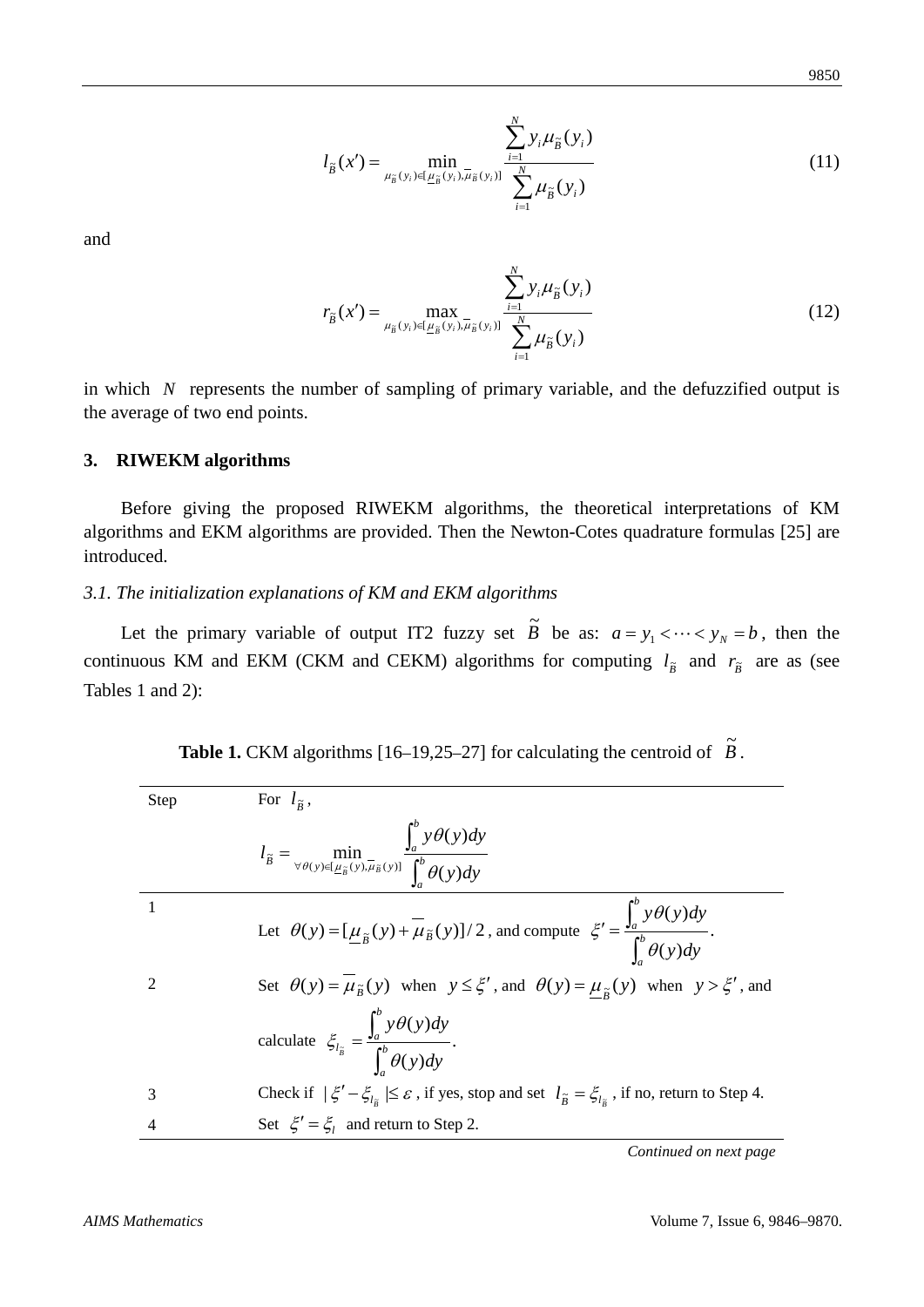Step For  $r_{\tilde{B}}$ ,

|   | $r_{\tilde{B}} = \max_{\forall \theta(y) \in [\underline{\mu}_{\tilde{B}}(y), \overline{\mu}_{\tilde{B}}(y)]} \frac{\int_a^b y \theta(y) dy}{\int_a^b \theta(y) dy}$  |
|---|-----------------------------------------------------------------------------------------------------------------------------------------------------------------------|
|   | Let $\theta(y) = [\underline{\mu}_{\tilde{B}}(y) + \overline{\mu}_{\tilde{B}}(y)]/2$ , and calculate $\xi' = \frac{\int_a^b y \theta(y) dy}{\int_a^b \theta(y) dy}$ . |
| 2 | Set $\theta(y) = \mu_{\tilde{p}}(y)$ when $y \le \xi'$ , and $\theta(y) = \mu_{\tilde{p}}(y)$ when $y > \xi'$ , and                                                   |
|   | compute $\zeta_{r_{\tilde{B}}} = \frac{\int_a^b y \theta(y) dy}{\int_a^b \theta(y) dy}$ .                                                                             |
| 3 | Check if $ \xi' - \xi_{r_{\tilde{n}}}   \leq \varepsilon$ , if yes, stop and set $r_{\tilde{\beta}} = \xi_{r_{\tilde{n}}}$ , if no, return to Step 4.                 |
| 4 | Set $\xi' = \xi_{r_{\overline{s}}}$ and return to Step 2.                                                                                                             |

| <b>Table 2.</b> CEKM algorithms $[16-19,25-27]$ for calculating the centroid of $B$ . | $\tilde{\phantom{a}}$ |
|---------------------------------------------------------------------------------------|-----------------------|
|                                                                                       |                       |

| Step           | For $l_{\tilde{R}}$                                                                                                                                                                                                                                                                    |
|----------------|----------------------------------------------------------------------------------------------------------------------------------------------------------------------------------------------------------------------------------------------------------------------------------------|
| 1              | Set $c = a + (b - a)/2.4$ , and compute $\alpha = \int_{a}^{c} y \overline{\mu}_{\tilde{B}}(y) dy + \int_{a}^{b} y \mu_{\tilde{B}}(y) dy$ ,                                                                                                                                            |
|                | $\beta = \int_{a}^{c} \overline{\mu}_{\tilde{B}}(y) dy + \int_{a}^{b} \mu_{\tilde{B}}(y) dy, \ c' = \alpha / \beta.$                                                                                                                                                                   |
| 2              | Check if $ c'-c  \leq \varepsilon$ , if yes, stop and set $c' = l_{\tilde{B}}$ , if no, return to Step 4.                                                                                                                                                                              |
| 3              | Calculate $s = sign(c'-c)$ , $\alpha' = \alpha + s \int_{min(c',c')}^{max(c,c')} y[\overline{\mu}_{\tilde{B}}(y) - \underline{\mu}_{\tilde{B}}(y)]dy$ ,                                                                                                                                |
|                | $\beta' = \beta + s \int_{\min(c,c')}^{\max(c,c')} [\overline{\mu}_{\tilde{B}}(y) - \underline{\mu}_{\tilde{B}}(y)]dy, c'' = \alpha'/\beta'.$                                                                                                                                          |
| 4              | Set $c = c', c' = c'', \alpha = \alpha', \beta = \beta'$ and return to Step 2.                                                                                                                                                                                                         |
| Step           | For $r_{\tilde{B}}$                                                                                                                                                                                                                                                                    |
| $\mathbf{1}$   | Set $c = a + (b - a)/1.7$ , and compute $\alpha = \int_a^c y \mu_{\tilde{B}}(y) dy + \int_a^b y \mu_{\tilde{B}}(y) dy$ ,                                                                                                                                                               |
|                | $\beta = \int_{a}^{c} \mu_{\tilde{B}}(y) dy + \int_{a}^{b} \mu_{\tilde{B}}(y) dy, \ c' = \alpha / \beta.$                                                                                                                                                                              |
| $\overline{2}$ | Check if $ c'-c  \leq \varepsilon$ , if yes, stop and set $c' = r_{\tilde{g}}$ , if no, go to Step 4.                                                                                                                                                                                  |
| 3              | Compute $s = sign(c'-c)$ , $\alpha' = \alpha - s \int_{min(c',c')}^{max(c,c')} y[\overline{\mu}_{\tilde{B}}(y) - \underline{\mu}_{\tilde{B}}(y)]dy$ ,                                                                                                                                  |
|                | $\beta' = \beta - s \int_{\min(c,c')}^{\max(c,c')} [\overline{\mu}_{\widetilde{B}}(y) - \underline{\mu}_{\widetilde{B}}(y)]dy, c'' = \alpha'/\beta'.$                                                                                                                                  |
| 4              | Set $c = c', c' = c'', \alpha = \alpha', \beta = \beta'$ and return to Step 2.                                                                                                                                                                                                         |
|                | $l_{\tilde{B}}=\min_{\xi\in[a,b]}F_{l_{\tilde{B}}}\left(\xi\right)=\min_{\xi\in[a,b]}\frac{\int_a^\xi y\overline{\mu}_{\tilde{B}}(y)dy+\int_\xi^b y\underline{\mu}_{\tilde{B}}(y)dy}{\int_a^\xi\overline{\mu}_{\tilde{B}}(y)dy+\int_\xi^b\underline{\mu}_{\tilde{B}}(y)dy}\,,$<br>(13) |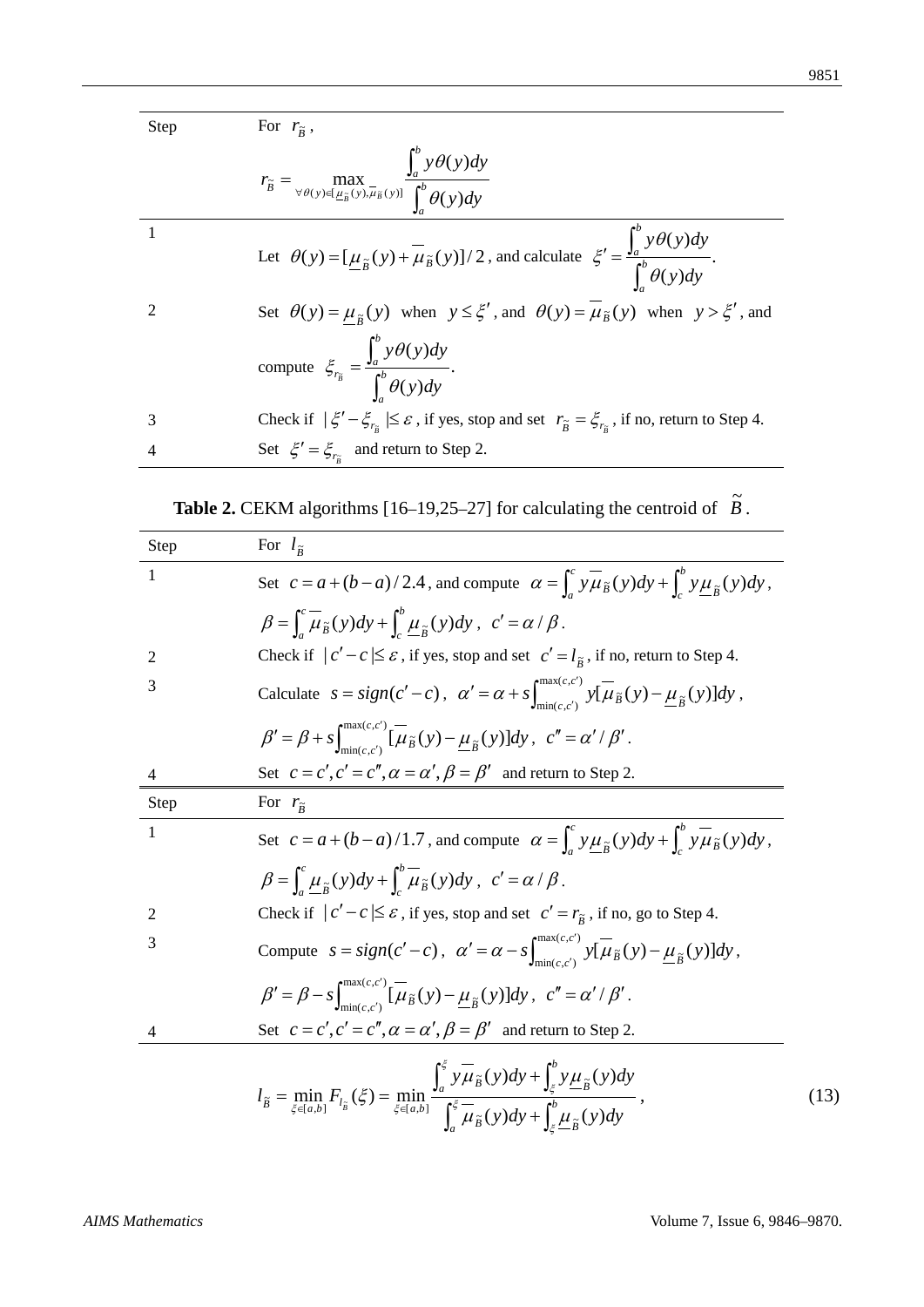$$
r_{\tilde{B}} = \max_{\xi \in [a,b]} F_{r_{\tilde{B}}}(\xi) = \max_{\xi \in [a,b]} \frac{\int_a^{\xi} y \mu_{\tilde{B}}(y) dy + \int_{\xi}^b y \mu_{\tilde{B}}(y) dy}{\int_a^{\xi} \mu_{\tilde{B}}(y) dy + \int_{\xi}^b \mu_{\tilde{B}}(y) dy}.
$$
(14)

As the continuous version of TR algorithms are always considered as the benchmark, here the calculational steps of CKM algorithms and CEKM algorithms are provided in Table1 and Table 2, respectively. In terms of the notations  $F_{l_{\tilde{B}}}$  in (13) and  $F_{r_{\tilde{B}}}$  in (14), and see the Steps 2 and 4 in Table 1, so that,

$$
\xi_{l_{\tilde{B}}} = F_{l_{\tilde{B}}}(\xi'), \text{ and } \xi_{l_{\tilde{B}}} = \xi'
$$
 (15)

$$
\xi_{r_{\tilde{B}}} = F_{r_{\tilde{B}}}(\xi'), \text{ and } \xi_{r_{\tilde{B}}} = \xi'.
$$
 (16)

When the iterations terminate,  $l_{\tilde{B}} = \xi_{l_{\tilde{B}}}$  and  $r_{\tilde{B}} = \xi_{r_{\tilde{B}}}$ , so that,

$$
l_{\tilde{B}} = F_{l_{\tilde{B}}}(l_{\tilde{B}}), \quad r_{\tilde{B}} = F_{r_{\tilde{B}}}(r_{\tilde{B}})
$$
\n(17)

where  $l_{\tilde{B}}$  and  $r_{\tilde{B}}$  are the fixed points of  $F_{l_{\tilde{B}}}(\xi)$  and  $F_{r_{\tilde{B}}}(\xi)$ , respectively. In a similar way, the relations of (17) are also true for the CEKM algorithms as in Table 2.

In the aim of initializing the algorithms, we set  $\mu_{\tilde{g}}(y) = \mu_{\tilde{g}}(y) = \theta(y)$  for  $y \in [a, b]$ , so that,  $\theta(y) = [\underline{\mu}_{\tilde{B}}(y) + \mu_{\tilde{B}}(y)]/2$ , and the Eqs (13) and (14) become the same, therefore,

$$
l_{\tilde{B}} = r_{\tilde{B}} = \frac{\int_a^b y \theta(y) dy}{\int_a^b \theta(y) dy} = \frac{\int_a^b y [\underline{\mu}_{\tilde{B}}(y) + \overline{\mu}_{\tilde{B}}(y)]/2 dy}{\int_a^b [\underline{\mu}_{\tilde{B}}(y) + \overline{\mu}_{\tilde{B}}(y)]/2 dy}
$$
(18)

here (18) is the initialization method of CKM algorithms as shown in the Table 1, represented as  $\xi^{(1)}$ , that is to say,

$$
\xi^{(1)} = \frac{\int_a^b y \theta(y) dy}{\int_a^b \theta(y) dy}
$$
\n(19)

where  $\theta(y) = [\underline{\mu}_{\tilde{B}}(y) + \mu_{\tilde{B}}(y)]/2$ .

The calculational steps of discrete KM algorithms and EKM algorithms are given in the following Tables 3 and 4. For the Eq (19), the discrete form of  $\xi^{(1)}$  is as in Steps 1 and 2 in the Table 3, that is to say,

$$
k^{(1)} = \{k \mid y_k \le \frac{\sum_{i=1}^{N} y_i [\underline{\mu}_B(y_i) + \overline{\mu}_B(y_i)]}{\sum_{i=1}^{N} [\underline{\mu}_B(y_i) + \overline{\mu}_B(y_i)]} < y_{k+1}, 1 \le k \le N - 1\}
$$
(20)

for the KM initialization method, the results can be good as  $\mu_{\tilde{B}}(y)$  and  $\bar{\mu}_{\tilde{B}}(y)$  are very close due to the exact optimal solution of (11) or (12) as  $\mu_{\tilde{B}}(y) = \mu_{\tilde{B}}(y)$ .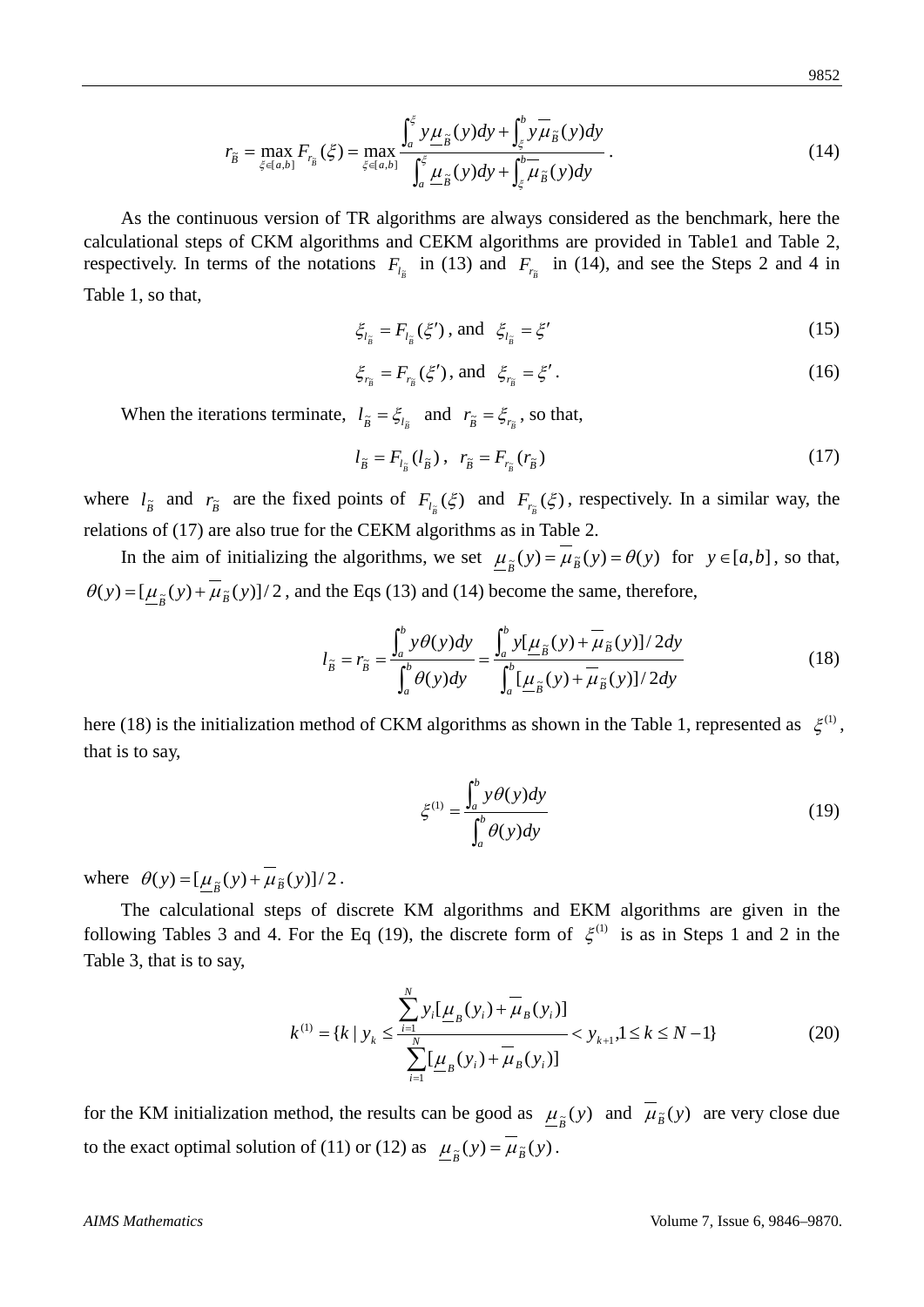| <b>Step</b>    | For $l_{\tilde{B}}$ , $l_{\tilde{B}} = \min_{\forall \theta_i \in [\underline{\mu}_{\tilde{B}}(y_i), \overline{\mu}_{\tilde{B}}(y_i)]} (\sum_{i=1}^N y_i \theta_i) / (\sum_{i=1}^N \theta_i)$ |
|----------------|-----------------------------------------------------------------------------------------------------------------------------------------------------------------------------------------------|
| $\mathbf{1}$   | Set $\theta(i) = [\mu_{\tilde{B}}(y_i) + \mu_{\tilde{B}}(y_i)]/2, i = 1, \dots, N$ and calculate                                                                                              |
|                | $c' = (\sum_{i=1}^N y_i \theta_i) / (\sum_{i=1}^N \theta_i).$                                                                                                                                 |
| 2              | Find $k'(1 \le k' \le N-1)$ which satisfies $y_{k'} \le c' < y_{k'+1}$ .                                                                                                                      |
| 3              | Set $\theta_i = \mu_{\tilde{B}}(y_i)$ when $i \leq k'$ , and $\theta_i = \mu_{\tilde{B}}(y_i)$ when $i > k'$ ,                                                                                |
|                | and calculate $l_{\tilde{B}}(k') = (\sum_{i=1}^{N} y_i \theta_i) / (\sum_{i=1}^{N} \theta_i)$ .                                                                                               |
| $\overline{4}$ | Check if $l_{\tilde{B}}(k') = c'$ , if yes, stop and set $l_{\tilde{B}}(k') = l_{\tilde{B}}$ and $k' = L$ , if no,                                                                            |
| 5              | return to Step 5.<br>Set $c' = l_{\tilde{R}}(k')$ and return to Step 2.                                                                                                                       |
|                |                                                                                                                                                                                               |
| Step           | For $r_{\tilde{B}}$ , $r_{\tilde{B}_{\alpha}} = \max_{\forall \theta_i \in [\mu_{\tilde{n}}(y_i), \mu_{\tilde{n}}(y_i)]} (\sum_{i=1}^N y_i \theta_i) / (\sum_{i=1}^N \theta_i)$               |
| $\mathbf{1}$   | Set $\theta(i) = [\mu_{\tilde{B}}(y_i) + \mu_{\tilde{B}}(y_i)]/2, i = 1, \dots, N$ and calculate                                                                                              |
|                | $c' = (\sum_{i=1}^{N} y_i \theta_i) / (\sum_{i=1}^{N} \theta_i).$                                                                                                                             |
| 2              | Find $k'(1 \le k' \le N-1)$ which satisfies $y_{k'} \le c' < y_{k'+1}$ .                                                                                                                      |
| 3              | Set $\theta_i = \mu_{\tilde{B}}(y_i)$ when $i \leq k'$ , and $\theta_i = \mu_{\tilde{B}}(y_i)$ when $i > k'$ ,                                                                                |
|                | and calculate $r_{\tilde{B}}(k') = (\sum_{i=1}^{N} y_i \theta_i) / (\sum_{i=1}^{N} \theta_i)$ .                                                                                               |
| 4              | Check if $r_{\tilde{B}}(k') = c'$ , if yes, stop and set $r_{\tilde{B}}(k') = r_{\tilde{B}}$ and $k' = R$ , if no,                                                                            |
| 5              | return to Step 5.<br>Set $c' = r_{\tilde{B}}(k')$ and return to Step 2.                                                                                                                       |

**Table 3.** KM algorithms [16–19,25–27] for calculating the centroid of  $\tilde{B}$ .

# **Table 4.** EKM algorithms [16–19,25–27] for calculating the centroid of  $\tilde{B}$ .

| <b>Step</b>   | For $l_{\tilde{p}}$                                                                                                                        |
|---------------|--------------------------------------------------------------------------------------------------------------------------------------------|
|               | Set $k = [N/2.4]$ (the nearest integer to $N/2.4$ ) and calculate                                                                          |
|               | $\alpha = \sum_{i=1}^{k} y_i \overline{\mu}_{\tilde{B}}(y_i) + \sum_{i=k+1}^{N} y_i \underline{\mu}_{\tilde{B}}(y_i),$                     |
|               | $\beta = \sum_{i=1}^{k} \overline{\mu}_{\widetilde{B}}(y_i) + \sum_{i=1}^{N} \underline{\mu}_{\widetilde{B}}(y_i), \ c' = \alpha / \beta.$ |
| 2             | Find $k'(1 \le k' < N - 1)$ which satisfies $y_{k'} \le c' < y_{k'+1}$ .                                                                   |
| $\mathcal{R}$ | Check if $k' = k$ , if yes, stop and set $c' = l_{\tilde{R}}$ and $k = L$ , if no, return to Step 4                                        |

*Continued on next page*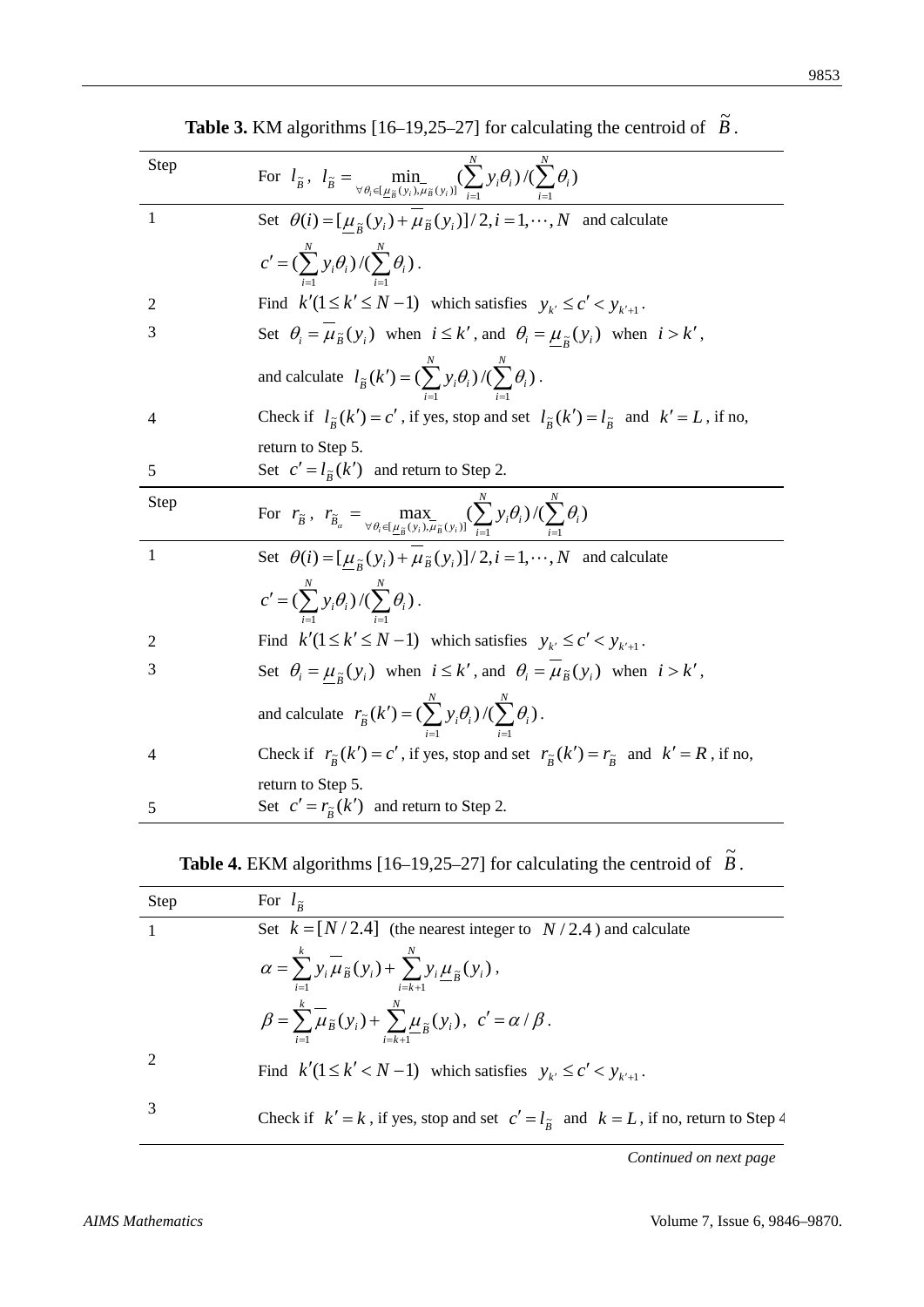| Step           | For $l_{\tilde{p}}$                                                                                                                                          |
|----------------|--------------------------------------------------------------------------------------------------------------------------------------------------------------|
| $\overline{4}$ | max(k, k')<br>Compute $s = sign(k'-k)$ , $\alpha' = \alpha + s$ $\sum y_i [\mu_{\tilde{B}}(y_i) - \mu_{\tilde{B}}(y_i)],$<br>$i=\min(k, k')+1$               |
|                | max(k, k')<br>$\beta' = \beta + s$ $\sum$ $[\mu_{\tilde{B}}(y_i) - \mu_{\tilde{B}}(y_i)], c'' = \alpha'/\beta'.$<br>$i=\min(k, k')+1$                        |
| 5              | Set $c' = c'', \alpha = \alpha', \beta = \beta', k = k'$ and go to Step 2.                                                                                   |
| Step           | For $r_{\tilde{R}}$                                                                                                                                          |
| 1              | Set $k = [N/1.7]$ and compute $\alpha = \sum y_i \underline{\mu}_{\tilde{B}}(y_i) + \sum y_i \overline{\mu}_{\tilde{B}}(y_i)$ ,                              |
|                | $\beta = \sum_{i=1}^{k} \mu_{\tilde{B}}(y_i) + \sum_{i=1}^{k} \mu_{\tilde{B}}(y_i), \ c' = \alpha / \beta.$                                                  |
| 2              | Find $k'(1 \le k' < N - 1)$ which satisfies $y_{k'} \le c' < y_{k'+1}$ .                                                                                     |
| 3              | Check if $k' = k$ , if yes, stop and set $c' = r_{\tilde{B}}$ and $k = R$ , if no, return to Step                                                            |
| 4              | max(k, k')<br>Compute $s = sign(k'-k)$ , $\alpha' = \alpha - s$ $\sum y_i [\mu_{\tilde{B}}(y_i) - \mu_{\tilde{B}}(y_i)],$<br>$i=\min(k, k')+1$               |
|                | max(k, k')<br>$\beta' = \beta - s$ $\sum \left[ \overline{\mu}_{\tilde{B}}(y_i) - \mu_{\tilde{B}}(y_i) \right], c'' = \alpha'/\beta'.$<br>$i = min(k, k') +$ |
| 5              | Set $c' = c'', \alpha = \alpha', \beta = \beta', k = k'$ and return to Step 2.                                                                               |

While for the initializations of EKM algorithms, the method is on account of the difference between  $\mu_{\tilde{B}}(y)$  and  $\mu_{\tilde{B}}(y)$ . Assume that,

$$
\rho = \frac{\int_a^b \overline{\mu}_{\tilde{B}}(y) dy}{\int_a^b \underline{\mu}_{\tilde{B}}(y) dy}.
$$
\n(21)

As  $\overline{\mu}_{\tilde{B}}(y) \ge \underline{\mu}_{\tilde{B}}(y)$  for  $y \in [a, b]$ , therefore,  $\rho \ge 1$ .

For the sake of initializing the EKM algorithms, here we let  $\mu_{\tilde{B}}(y)$  and  $\bar{\mu}_{\tilde{B}}(y)$  be constants for  $y \in [a,b]$ , that is to say, suppose that  $\mu_{\tilde{B}}(y) = \rho n > 0$ , see the Eq (11), it can be obtained that,

$$
F_{l_{\tilde{B}}}(\xi) = \frac{\int_a^{\xi} y \overline{\mu}_{\tilde{B}}(y) dy + \int_{\xi}^{b} y \underline{\mu}_{\tilde{B}}(y) dy}{\int_a^{\xi} \overline{\mu}_{\tilde{B}}(y) dy + \int_{\xi}^{b} \underline{\mu}_{\tilde{B}}(y) dy} = \frac{\int_a^{\xi} \rho ny dy + \int_{\xi}^{b} n y dy}{\int_a^{\xi} \rho n dy + \int_{\xi}^{b} n dy} = \frac{\rho(\xi^2 - a^2) + (b^2 - \xi^2)}{2[\rho(\xi - a) + (b - \xi)]}
$$
(22)

Compute the derivative of  $F_{l_{\bar{B}}}(\xi)$  with respect to  $\xi$  to obtain that,

$$
F'_{l_{\tilde{B}_{\alpha}}}(\xi) = \frac{(\rho - 1)[\rho(\xi - a)^2 - (b - \xi)^2]}{2[\rho(\xi - a) + (b - \xi)]^2}.
$$
\n(23)

While letting  $F'_{l_{\tilde{B}}}(\xi) = 0$ , so that,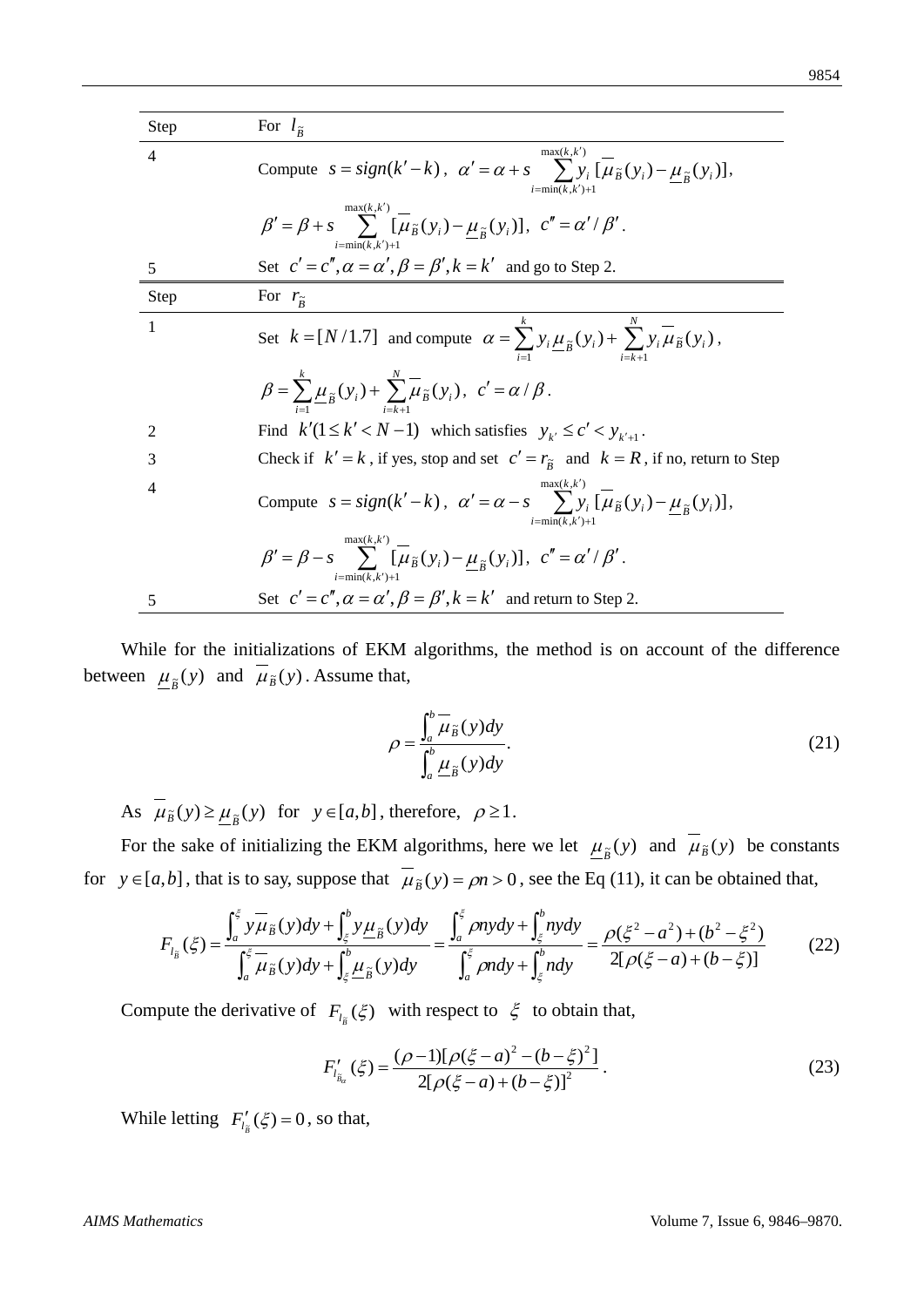$$
9855\\
$$

$$
\frac{(b-\xi)^2}{(\xi-a)^2} = \rho \text{, and } \frac{b-\xi}{\xi-a} = \sqrt{\rho} \text{ .}
$$
 (24)

Then solve the Eq (24) to get the  $\xi$ , i.e.,

$$
\xi_{l_{\tilde{B}}} = a + \frac{b - a}{1 + \sqrt{\rho}}.\tag{25}
$$

Here  $\xi_{l_{\tilde{B}}}$  denotes the minimum value of  $F_{l_{\tilde{B}}}(\xi)$ . As  $F'_{l_{\tilde{B}}}(\xi) < 0$  for  $\xi \in [a, \xi_{l_{\tilde{B}}})$ , and  $F'_{l_{\tilde{B}}}(\xi) > 0$  for  $\xi \in (\xi_{l_{\tilde{B}}}, b]$ , so that,  $l_{\tilde{B}} = F_{l_{\tilde{B}}}(\xi_{l_{\tilde{B}}}) = \xi_{l_{\tilde{B}}}$ .

Similar process can be done for finding the maximum value of  $F_{r_{\tilde{B}}}(\xi)$  as follows:

$$
F_{r_{\tilde{B}}}(\xi) = \frac{\int_a^{\xi} y \underline{\mu}_{\tilde{B}}(y) dy + \int_{\xi}^{b} y \overline{\mu}_{\tilde{B}}(y) dy}{\int_a^{\xi} \underline{\mu}_{\tilde{B}}(y) dy + \int_{\xi}^{b} \overline{\mu}_{\tilde{B}}(y) dy} = \frac{(\xi^2 - a^2) + \rho(b^2 - \xi^2)}{2[(\xi - a) + \rho(b - \xi)]}
$$
(26)

Then calculate the derivative of  $F_{r_{\bar{B}}}(\xi)$  with respect to  $\xi$  to obtain that,

$$
F'_{r_{\tilde{B}}}(\xi) = -\frac{(\rho - 1)[(\xi - a)^2 - \rho(b - \xi)^2]}{2[(\xi - a) + \rho(b - \xi)]^2}.
$$
\n(27)

While letting  $F'_{r_{\tilde{B}}}(\xi) = 0$ , so that,

$$
\frac{(b-\xi)^2}{(\xi-a)^2} = \frac{1}{\rho}, \text{ and } \frac{b-\xi}{\xi-a} = \sqrt{1/\rho}.
$$
 (28)

Solve the Eq (28) to get the  $\xi$ , i.e.,

$$
\xi_{r_{\tilde{B}}} = a + \frac{b - a}{1 + \sqrt{1/\rho}}.\tag{29}
$$

Here  $\xi_{r_{\bar{B}}}$  represents the maximum value of  $F_{r_{\bar{B}}}(\xi)$ . As  $F'_{r_{\bar{B}}}(\xi) > 0$  for  $\xi \in [a, \xi_{r_{\bar{B}}} )$ , and  $F'_{r_{\tilde{B}}}(\xi) > 0$  for  $\xi \in (\xi_{r_{\tilde{B}}}, b]$ , so that,  $r_{\tilde{B}} = F_{r_{\tilde{B}}}(\xi_{r_{\tilde{B}}}) = \xi_{r_{\tilde{B}}}$ .

By considering the Eqs (25) and (29) simultaneously, the new initialization method for  $\zeta$  can be represented as  $\xi^{(2)}$ , i.e.,

$$
\xi^{(2)} = \begin{cases}\n a + \frac{b-a}{1+\sqrt{\rho}} & \text{for } l_{\tilde{B}}, \\
 a + \frac{b-a}{1+\sqrt{1/\rho}} & \text{for } r_{\tilde{B}}.\n\end{cases}
$$
\n(30)

where  $\rho \ge 1$ , so that,  $\xi^{(2)} \le a + \frac{1}{2}(b-a)$  for  $l_{\tilde{B}}$ , and  $\xi^{(2)} \ge a + \frac{1}{2}(b-a)$  for  $r_{\tilde{B}}$ .

By comparing the initializations of discrete form of EKM algorithms as shown in Table 4 and CEKM algorithms as shown in Table 2, we can obtain the discrete form of Eq (30) as: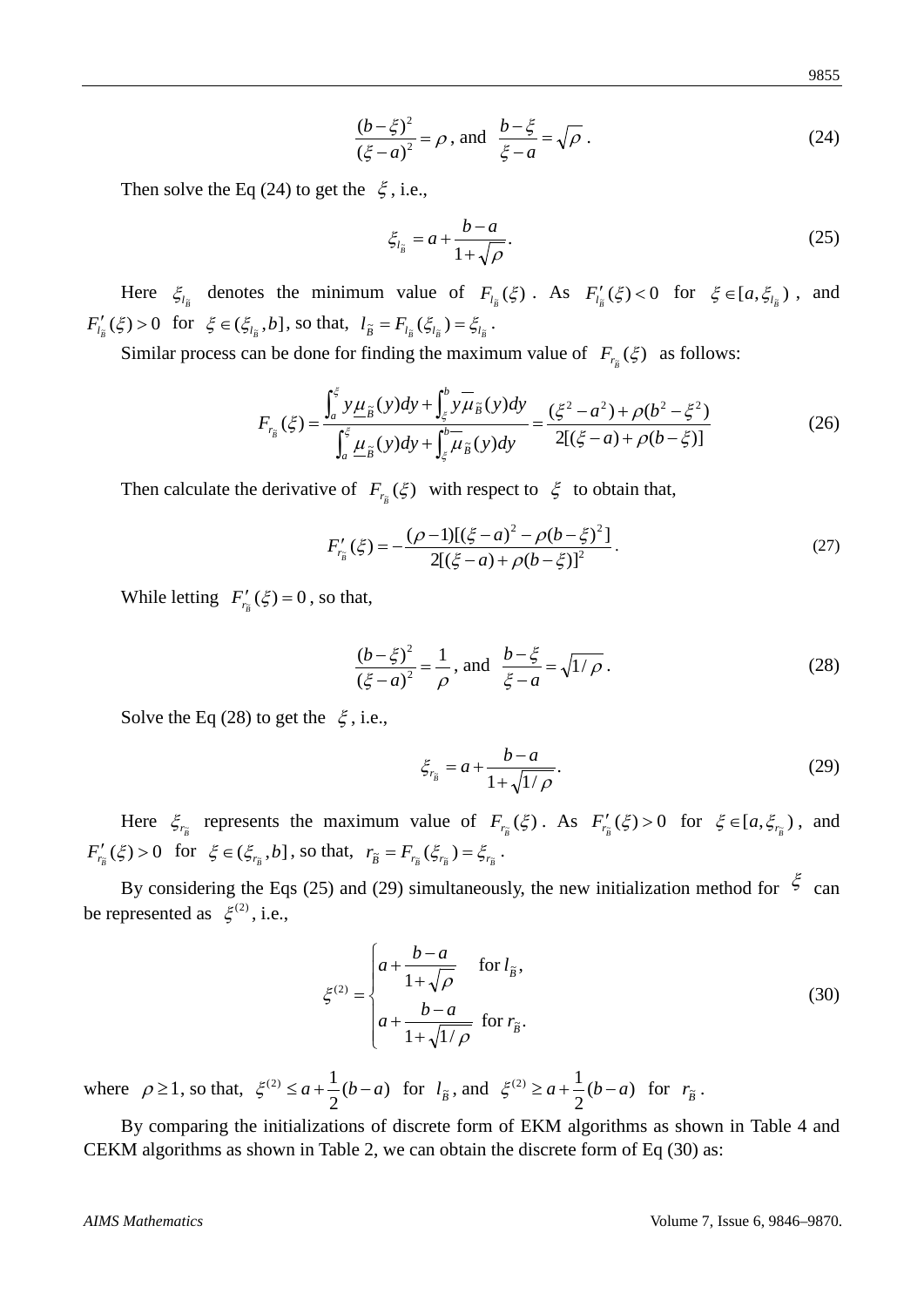$$
k^{(2)} = \begin{cases} [N/(1+\sqrt{\rho})] & \text{for } l_{\tilde{B}}, \\ [N/(1+\sqrt{1/\rho})] & \text{for } r_{\tilde{B}}. \end{cases}
$$
(31)

in which *N* is the number of sampling of primary variable, and  $\rho = \frac{i-1}{N}$ .  $(y)$  $(y)$  $\tilde{r}$ 1  $\tilde{p}$ ∑ ∑  $=\frac{i}{N}$ *B i B y y*  $\mu$  $\mu$ ρ

As  $\rho = 2$ ,  $1 + \sqrt{\rho} = 1 + \sqrt{2} \approx 2.4$ , and  $1 + \sqrt{1/\rho} = 1 + \sqrt{1/2} \approx 1.7$ , so that, the Eq (31) turns out to be:

$$
k^{(2)} = \begin{cases} [N/2.4] & \text{for } l_{\tilde{B}}, \\ [N/1.7] & \text{for } r_{\tilde{B}}. \end{cases}
$$
 (32)

1 = *i*

*N*

here the Eq (32) provides the initialization method of EKM algorithms, which comes from empirical large amount of simulations. For the proposed RIEKM algorithms, each specific  $=[\sum_{i=1}^{N} \overline{\mu}_{\tilde{B}}(y)]/[\sum_{i=1}^{N}$ *i N*  $\int_{A}^{\infty} \mu_{\widetilde{B}}(y) \, d\mu$   $\int_{A=1}^{\infty} \mu_{\widetilde{B}}(y)$  $\rho = [\sum \mu_{\tilde{B}}(y)]/[\sum \mu_{\tilde{B}}(y)]$  should be defined for the corresponding simulation experiments. In this section, we provide the computation steps of discrete RIEKM algorithms and RICEKM algorithms as in Tables 5 and 6, respectively.

| <b>Table 5.</b> RIEKM algorithms $[16-19,25-27,32]$ for calculating the centroid of $B$ . |  |  |  |
|-------------------------------------------------------------------------------------------|--|--|--|
|-------------------------------------------------------------------------------------------|--|--|--|

| Step | For $l_{\tilde{p}}$                                                                                                                               |
|------|---------------------------------------------------------------------------------------------------------------------------------------------------|
| 1    | Set $k = [N/(1+\sqrt{\rho})]$ and calculate $\alpha = \sum y_i \underline{\mu}_{\tilde{B}}(y_i) + \sum y_i \overline{\mu}_{\tilde{B}}(y_i)$ ,     |
|      | $\beta = \sum_{i=1}^{\kappa} \mu_{\widetilde{B}}(y_i) + \sum_{i=1}^{\kappa} \mu_{\widetilde{B}}(y_i), \ c' = \alpha/\beta$                        |
| 2    | Find $k'(1 \le k' < N - 1)$ which satisfies $y_{k'} \le c' < y_{k'+1}$ .                                                                          |
| 3    | Check if $k' = k$ , if yes, stop and set $c' = l_{\tilde{R}}$ and $k = L$ , if no, return to Step 4                                               |
| 4    | max(k, k')<br>Compute $s = sign(k'-k)$ , $\alpha' = \alpha + s$ $\sum y_i [\mu_{\tilde{B}}(y_i) - \mu_{\tilde{B}}(y_i)],$<br>$i = min(k, k') + 1$ |
|      | max(k, k')<br>$\beta' = \beta + s$ $\sum_i [\mu_{\tilde{B}}(y_i) - \mu_{\tilde{B}}(y_i)], c'' = \alpha'/\beta'.$<br>$i=\min(k, k')+1$             |
| 5    | Set $c' = c'', \alpha = \alpha', \beta = \beta', k = k'$ and return to Step 2.                                                                    |
| Step | For $r_{\tilde{R}}$                                                                                                                               |
| 1    | Set $k = [N/(1 + \sqrt{1/\rho})]$ and calculate $\alpha = \sum y_i \mu_{\tilde{B}}(y_i) + \sum y_i \mu_{\tilde{B}}(y_i)$ ,                        |
|      | $\beta = \sum_{i=1}^{k} \mu_{\tilde{B}}(y_i) + \sum_{i=1}^{k} \mu_{\tilde{B}}(y_i), \ c' = \alpha / \beta$                                        |
| 2    | Find $k'(1 \le k' < N-1)$ which satisfies $y_{k'} \le c' < y_{k'+1}$ .                                                                            |

*Continued on next page*

 $\sim$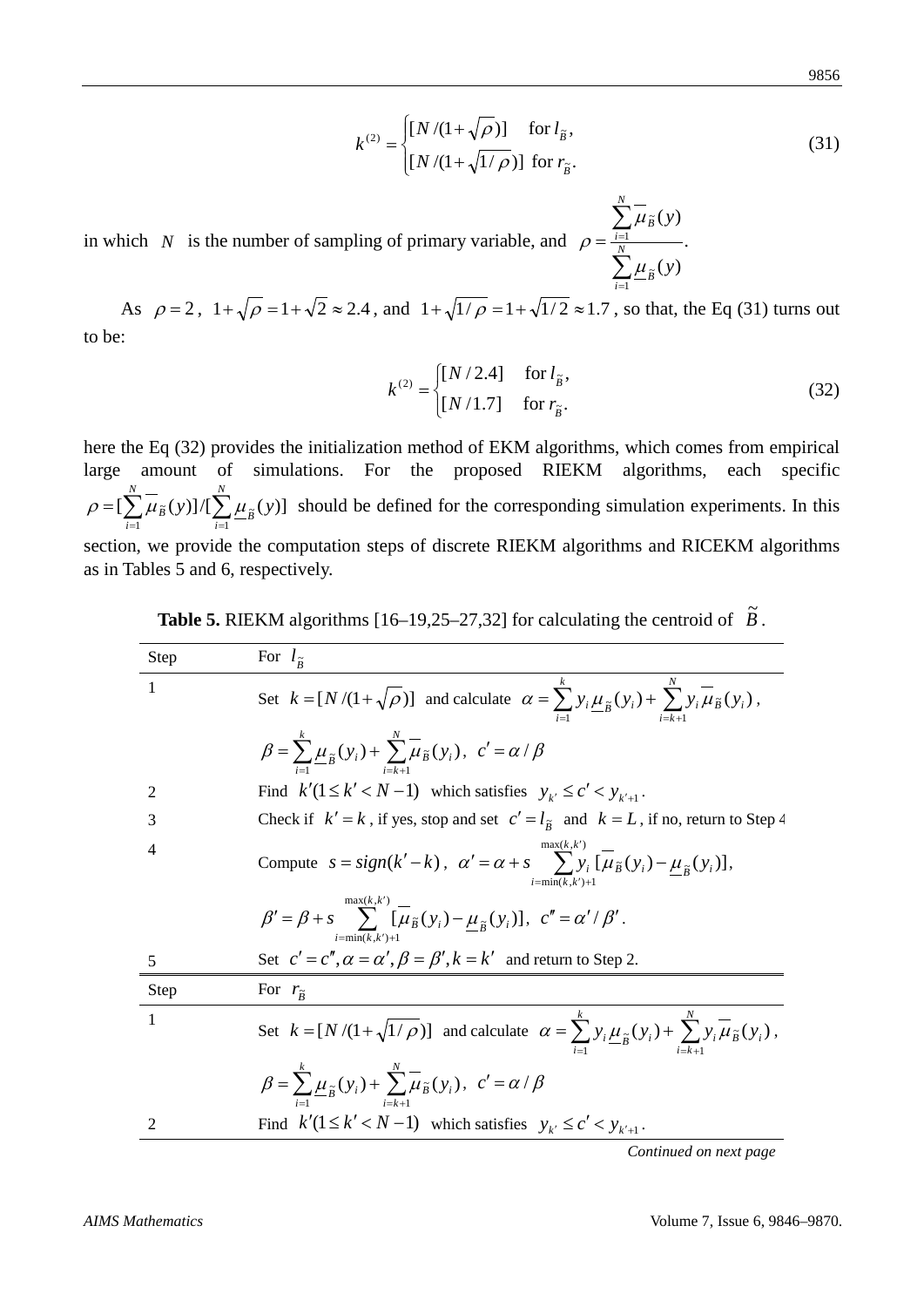| <b>Step</b>    | For $r_{\tilde{p}}$                                                                                                                                 |
|----------------|-----------------------------------------------------------------------------------------------------------------------------------------------------|
|                | Check if $k' = k$ , if yes, stop and set $c' = r_{\tilde{R}}$ and $k = R$ , if no, return to Step                                                   |
| $\overline{4}$ | max(k, k')<br>Calculate $s = sign(k'-k)$ , $\alpha' = \alpha - s$ $\sum y_i [\mu_{\tilde{B}}(y_i) - \mu_{\tilde{B}}(y_i)],$<br>$i = min(k, k') + 1$ |
|                | $\beta' = \beta - s$ $\sum_{i} \left[ \overline{\mu}_{\tilde{B}}(y_i) - \mu_{\tilde{B}}(y_i) \right], c'' = \alpha'/\beta'.$<br>$i=\min(k,k')+1$    |
|                | Set $c' = c'', \alpha = \alpha', \beta = \beta', k = k'$ and go to Step 2.                                                                          |

| <b>Table 6.</b> RICEKM algorithms $[16-19,25-27]$ for calculating the centroid of $\overline{B}$ . |  |
|----------------------------------------------------------------------------------------------------|--|
|                                                                                                    |  |

| Step           | For $l_{\tilde{R}}$                                                                                                                                          |
|----------------|--------------------------------------------------------------------------------------------------------------------------------------------------------------|
| 1              | Set $\rho = \left(\int_a^b \overline{\mu}_{\tilde{B}}(y)dy\right)/\left(\int_a^b \mu_{\tilde{B}}(y)dy\right), \ c = a + (b-a)/(1+\sqrt{\rho}),$              |
|                | and compute $\alpha = \int_{c}^{c} y \overline{\mu}_{\tilde{B}}(y) dy + \int_{\tilde{B}}^{b} y \mu_{\tilde{B}}(y) dy$ ,                                      |
|                | $\beta = \int_{a}^{c} \mu_{\tilde{B}}(y) dy + \int_{a}^{b} \mu_{\tilde{B}}(y) dy, \ c' = \alpha / \beta.$                                                    |
| 2              | Check if $ c'-c  \leq \varepsilon$ , if yes, stop and set $c' = l_{\tilde{B}}$ , if no, return to Step 4.                                                    |
| 3              | Compute $s = sign(c'-c)$ , $\alpha' = \alpha + s \int_{min(c,c')}^{max(c,c')} y[\overline{\mu}_{\widetilde{B}}(y) - \underline{\mu}_{\widetilde{B}}(y)]dy$ , |
|                | $\beta' = \beta + s \int_{\min(c,c')}^{\max(c,c')} [\overline{\mu}_{\widetilde{B}}(y) - \underline{\mu}_{\widetilde{B}}(y)]dy, c'' = \alpha'/\beta'.$        |
| $\overline{4}$ | Set $c = c', c' = c'', \alpha = \alpha', \beta = \beta'$ and return to Step 2.                                                                               |
|                |                                                                                                                                                              |
| Step           | For $r_{\tilde{B}}$                                                                                                                                          |
| $\mathbf{1}$   | Set $\rho = \left(\int_a^b \overline{\mu}_{\tilde{B}}(y)dy\right)/\left(\int_a^b \mu_{\tilde{B}}(y)dy\right), \ c = a + (b-a)/(1+\sqrt{1/\rho}),$            |
|                | and compute $\alpha = \int_{a}^{c} y \mu_{\tilde{B}}(y) dy + \int_{a}^{b} y \mu_{\tilde{B}}(y) dy$ ,                                                         |
|                | $\beta = \int_{a}^{c} \mu_{\tilde{n}}(y) dy + \int_{a}^{b} \mu_{\tilde{B}}(y) dy, \ c' = \alpha / \beta.$                                                    |
| 2              | Check if $ c'-c  \leq \varepsilon$ , if yes, stop and set $c' = r_{\tilde{\beta}}$ , if no, return to Step 4.                                                |
| 3              | Compute $s = sign(c'-c)$ , $\alpha' = \alpha - s \int_{min(c',c')}^{max(c,c')} y[\overline{\mu}_{\tilde{B}}(y) - \underline{\mu}_{\tilde{B}}(y)]dy$ ,        |
|                | $\beta' = \beta - s \int_{\min(c, c')}^{\max(c, c')} [\overline{\mu}_{\tilde{B}}(y) - \underline{\mu}_{\tilde{B}}(y)]dy, c'' = \alpha'/\beta'.$              |

# *3.2. Newton-Cotes quadrature formulas*

The numerical integration approximates the  $\int_a^b f(x)dx$  as the linear combination of functional values  $f(x_i)$  on discrete points. So that the computation of definite integral can be changed to calculate the functional values.

**Definition 5 (quadrature formula).** Let  $a = x_0 < x_1 < \cdots < x_n = b$ , the following equation

9857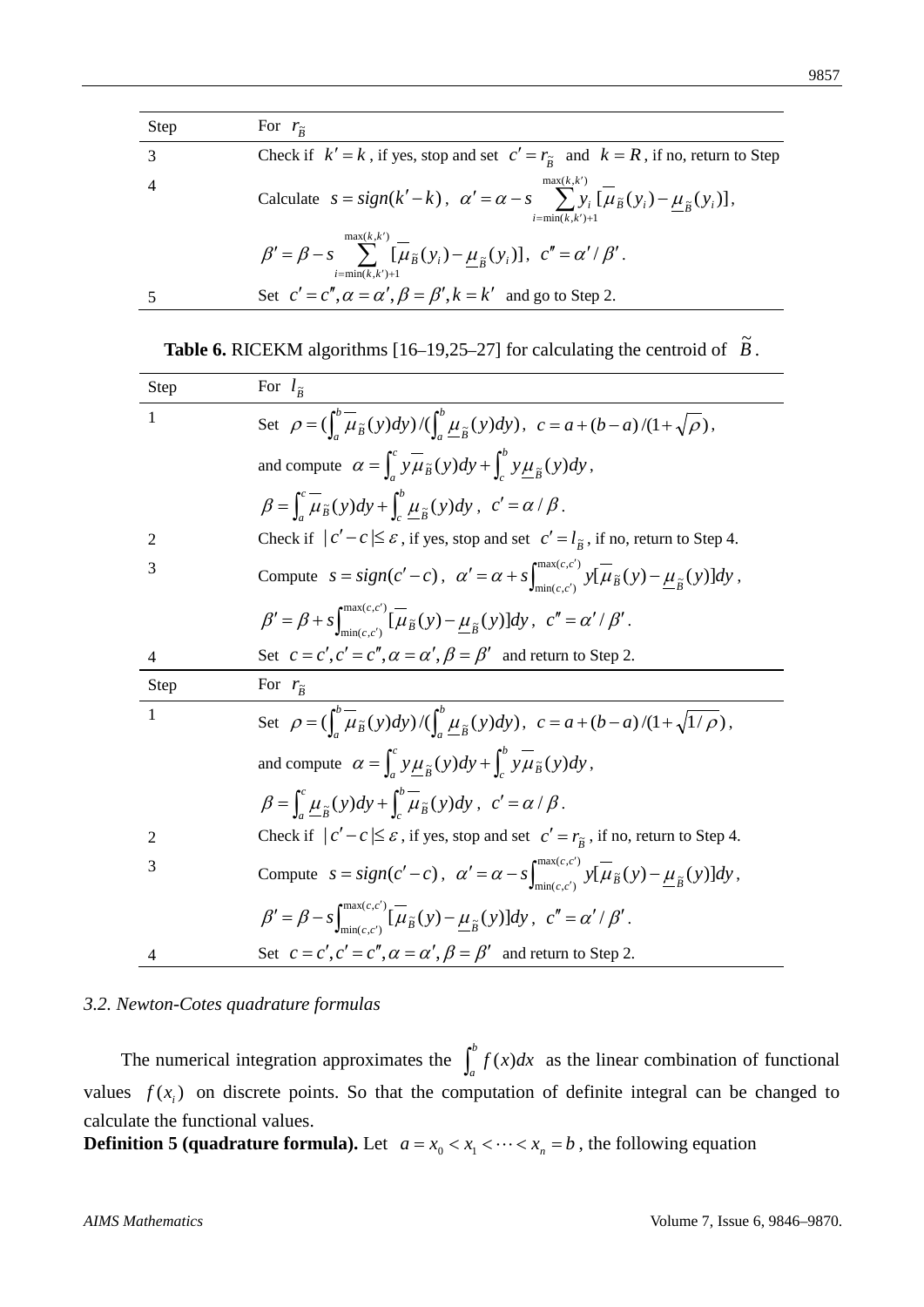$$
Q(f) = \sum_{i=0}^{N} w_i f(x_i) = w_0 f(x_0) + w_1 f(x_1) + \dots + w_N f(x_N)
$$
 (33)

which has the property

$$
\int_{a}^{b} f(x)dx = Q(f) + E(f)
$$
\n(34)

here (33) is referred to as the quadrature formula,  $\{w_i\}_{i=0}^N$  is referred to as the weight coefficient,  ${x_i}_{i=0}^N$  is referred to as the integration node, and the  $E(f)$  is called as the remainder.

Then the following composite trapezoidal rule, composite Simpson rule, and composite Simpson  $3/8$  rule are used to approximate the function  $f(x)$  as the straight line, quadratic polynomial, and cubic polynomial, respectively. Note that this section is adapted from the references [14,20,25].

**Theorem 1 (Composite trapezoidal rule).** Let the function  $f(x)$  be defined on the interval  $[a,b]$ . Decompose the [*a*,*b*] into *n* subintervals  $\{x_{i-1}, x_i\}_{i=1}^n$  with the equal distance  $h = \frac{b-a}{n}$  $h = \frac{b-a}{a}$ , where the uniformly-spaced node is as:  $x_i = x_0 + ih(i = 0,1,2,\dots, n)$ . Then the numerical approximation of  $\int_a^b f(x)dx$  with the composite trapezoidal rule can be as:

$$
\int_{a}^{b} f(x)dx = \frac{h}{2}[f(a) + f(b) + 2\sum_{i=1}^{n-1} f(x_i)] + E_T(f, h)
$$
 (35)

if *f* were second-order continuous derivable on the [a, b], then  $E_T(f,h) = -\frac{(b-a)f'(g)}{f}h^2$  $E_T(f, h) = -\frac{(b-a)f''(\zeta)}{12}h^2$ , in which  $\zeta \in (a,b)$ .

**Theorem 2 (Composite Simpson rule).** Let  $f(x)$  be defined on the interval  $[a,b]$ . Decompose the [a,b] into 2*n* subintervals  $\{x_{i-1}, x_i\}_{i=1}^{2n}$  with the equal distance  $h = \frac{b-1}{2n}$  $h = \frac{b-a}{2}$ 2  $=\frac{b-a}{2}$ , in which the uniformly-spaced node is as:  $x_i = x_0 + ih(i = 0,1,2,\dots,2n)$ . Then the numerical approximation of  $\int_a^b f(x)dx$  with the composite Simpson rule can be as:

$$
\int_{a}^{b} f(x)dx = \frac{h}{3}[f(a) + f(b) + 2\sum_{i=1}^{n-1} f(x_{2i}) + 2\sum_{i=0}^{n-1} f(x_{2i+1}) + E_{s}(f, h) \tag{36}
$$

if *f* were fourth-order continuous derivable on [a,b], then  $E_s(f,h) = -\frac{(b-a)f^{(4)}(\zeta)}{100}h^4$  $E_S(f, h) = -\frac{(b-a)f^{(4)}(\zeta)}{180}h^4$ , in which  $a < \zeta < b$ .

**Theorem 3 (Composite Simpson 3/8 rule).** Let  $f(x)$  be defined on the interval  $[a,b]$ . Decompose the [a,b] into  $3n$  subintervals  $\{x_{i-1}, x_i\}_{i=1}^{3n}$  with the equal distance  $h = \frac{b-3n}{3n}$  $h = \frac{b-a}{2}$ 3  $=\frac{b-a}{2}$ , where the uniformly-spaced node is as:  $x_i = x_0 + ih(i = 0,1,2,\dots,3n)$ . Then the numerical approximation of  $\int_a^b f(x)dx$  with the composite Simpson rule can be as: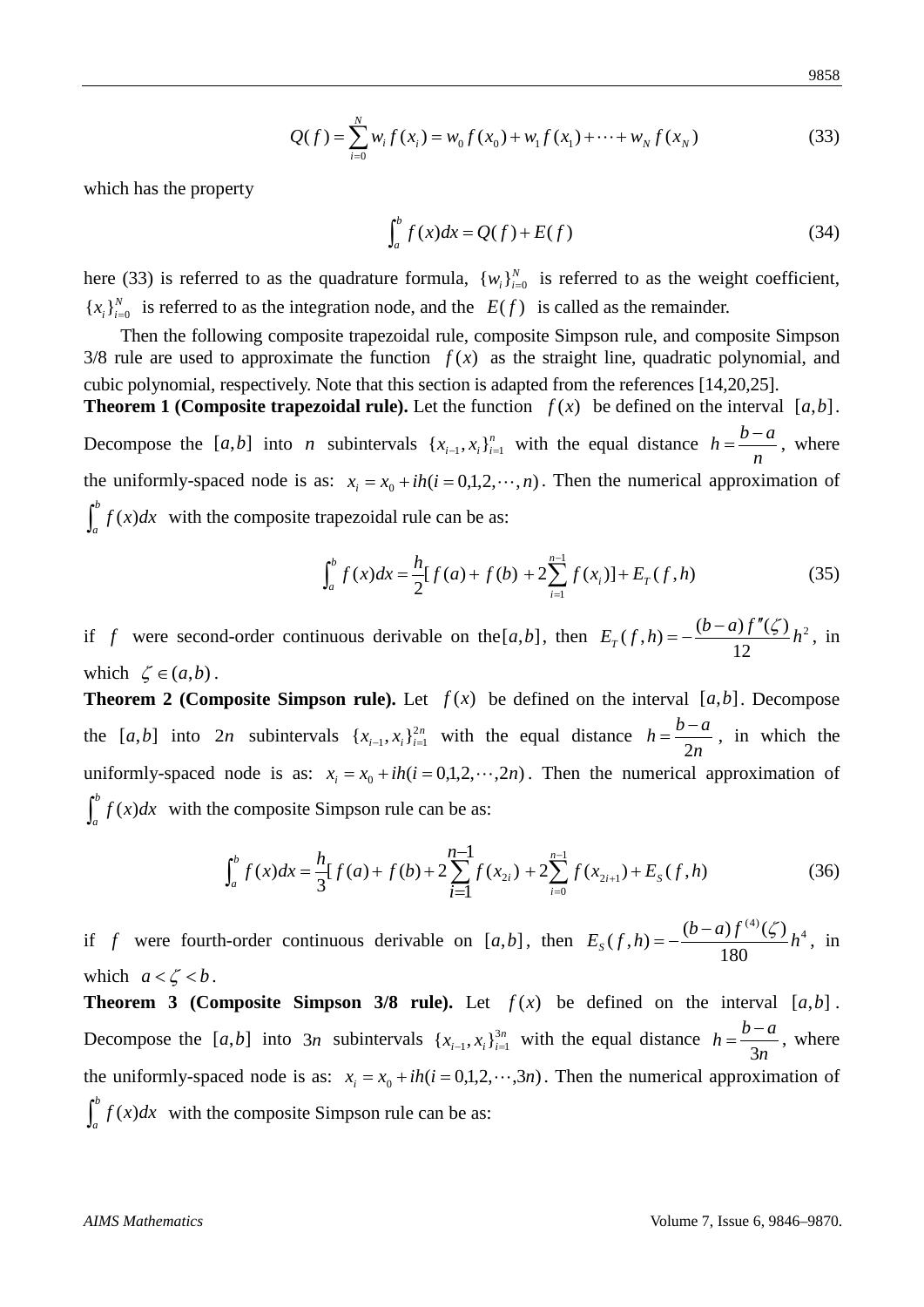$$
9859\\
$$

$$
\int_{a}^{b} f(x)dx = \frac{3h}{8}[f(a) + f(b) + \sum_{i=1}^{n} 2f(x_{3i}) + \sum_{i=1}^{n} 3f(x_{3i-2}) + \sum_{i=1}^{n} 3f(x_{3i-1})] + E_{SC}(f, h)
$$
(37)

if *f* were fourth-order continuous derivable on [a,b], then  $E_{SC}(f,h) = -\frac{(b-a)f^{(4)}(\zeta)}{2a}h^4$  $E_{SC}(f, h) = -\frac{(b-a)f^{(4)}(\zeta)}{80}h^4$ , in which  $a < \zeta < b$ .

### *3.3. RIWEKM algorithms*

According to the former two subsections, this section proposes the RIWEKM algorithms to complete the centroid type-reduction of IT2 FLSs. Here the reasonable initialization continuous EKM (RICEKM) algorithms are considered as the benchmark, then the computation results of RIWEKM algorithms are used for comparing with both the EKM algorithms and RIEKM algorithms. The RIWEKM algorithms can be viewed as the numerical implementation of RICEKM algorithms. To compare the Tables 5 and 6, we can find that the operations in discrete RIEKM and RICEKM are similar, because the sum operations in discrete algorithms are changed to the integral operations in continuous algorithms, i.e., the sum operations of sampling points in RIEKM algorithms act as integration operations of related function in RICEKM algorithms. By means of the Newton-Cotes quadrature formulas, we can assign the corresponding coefficient  $w_i$  for each node  $x_i$ , then the more accurate computation results may be obtained. Table 7 provides the steps for calculating the centroid of an IT2 FS according to the RIWEKM algorithms. The RIEKM algorithms are just a particular case of the RIWEKM algorithms as the coefficients of the latter are selected as  $w_i = 1(i = 1, 2, \dots, N)$ . Although many coefficients assignment methods can be used, here we only adopt the numerical integration approaches on the basis of the Newton-Cotes quadrature formulas in Section 3.2, which are referred to as the composite trapezoidal rule, composite Simpson rule, and composite Simpson 3/8 rule. Here the Table 8 provides the weight assignment approaches of RIWEKM algorithms, in which all the sampling points are equally distributed on  $[a,b]$ , that is to say,  $x_i = a + \frac{i-1}{N-1}(b-a)$   $(i = 1, \dots, N)$ *N*  $x_i = a + \frac{i-1}{N-1}(b-a)$  (*i* = 1, ···, *N*). Here the letter of primary variable of output IT2 fuzzy set is

represented by the *x* .

| Step | For $l_{\tilde{p}}$                                                                                                                                                       |
|------|---------------------------------------------------------------------------------------------------------------------------------------------------------------------------|
|      | Set $k = [N/(1+\sqrt{\rho})]$ and compute $\alpha = \sum_{i=1}^{k} w_i y_i \underline{\mu}_{\tilde{B}}(y_i) + \sum_{i=k+1}^{N} w_i y_i \overline{\mu}_{\tilde{B}}(y_i)$ , |
|      | $\beta = \sum_{i=1}^k w_i \underline{\mu}_{\tilde{B}}(y_i) + \sum_{i=k+1}^N w_i \overline{\mu}_{\tilde{B}}(y_i), \ \ c' = \alpha / \beta.$                                |
| 2    | Find $k'(1 \le k' < N - 1)$ which satisfies $y_{k'} \le c' < y_{k'+1}$ .                                                                                                  |
| 3    | Check if $k' = k$ , if yes, stop and set $c' = l_{\tilde{R}}$ and $k = L$ , if no, return to Step 4.                                                                      |

| <b>Table 7.</b> RIWEKM algorithms for calculating the centroid of $\mathbf{B}$ . |  |
|----------------------------------------------------------------------------------|--|
|                                                                                  |  |

*Continued on next page*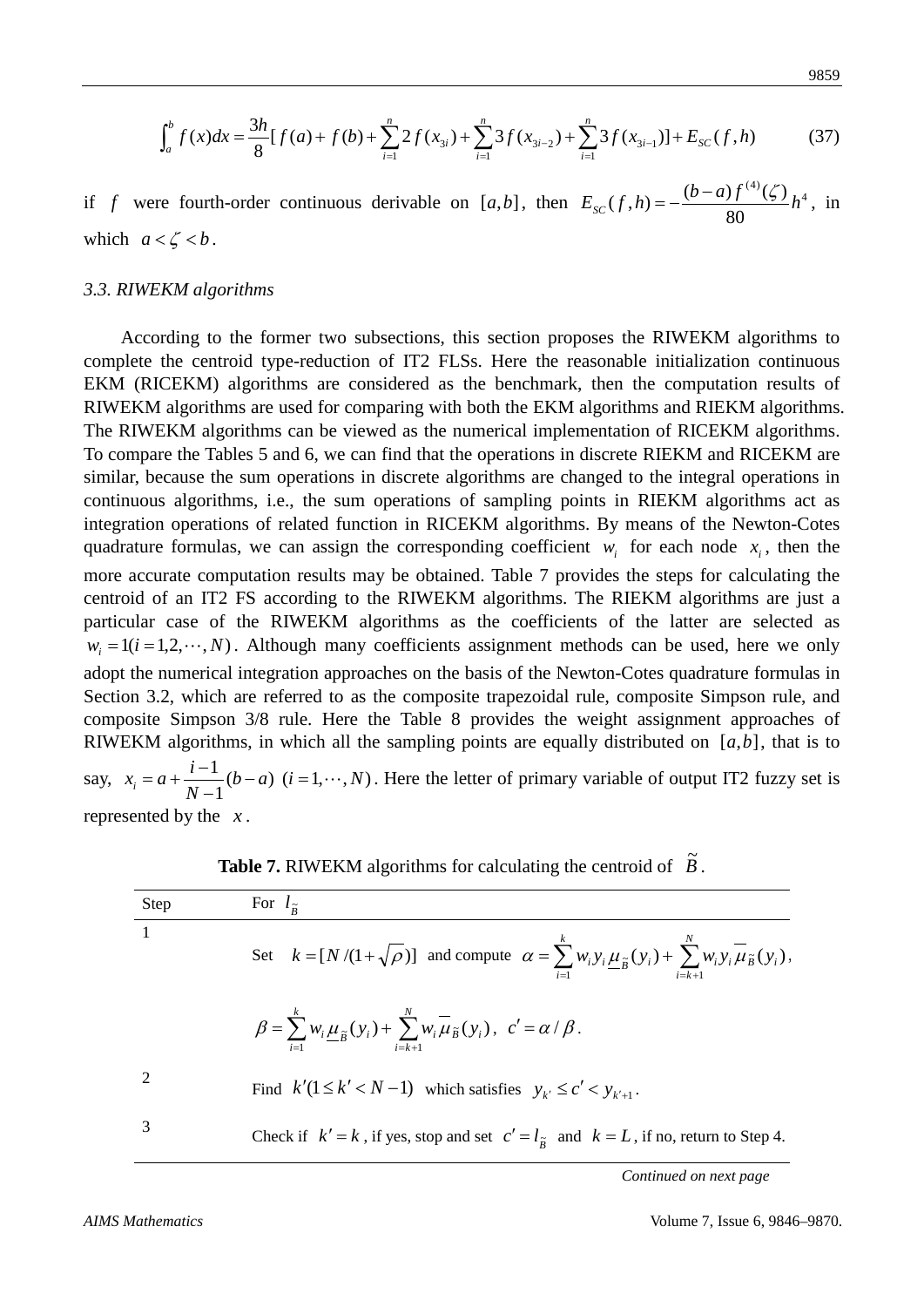| Step | For $l_{\tilde{p}}$                                                                                                                                            |
|------|----------------------------------------------------------------------------------------------------------------------------------------------------------------|
| 4    | max(k, k')<br>Calculate $s = sign(k'-k)$ , $\alpha' = \alpha + s$ $\sum w_i y_i [\mu_{\tilde{B}}(y_i) - \mu_{\tilde{B}}(y_i)],$<br>$i=\min(k, k')+1$           |
|      | max(k, k')<br>$\beta' = \beta + s$ $\sum_{i} w_i [\mu_{\tilde{B}}(y_i) - \mu_{\tilde{B}}(y_i)], c'' = \alpha'/\beta'.$<br>$i=\min(k,k')+1$                     |
| 5    | Set $c' = c'', \alpha = \alpha', \beta = \beta', k = k'$ and return to Step 2.                                                                                 |
| Step | For $r_{\tilde{R}}$                                                                                                                                            |
| 1    | Set $k = [N/(1 + \sqrt{1/\rho})]$ and calculate $\alpha = \sum w_i y_i \mu_{\tilde{B}}(y_i) + \sum w_i y_i \mu_{\tilde{B}}(y_i)$                               |
|      | $\beta = \sum_{i=1}^{k} w_i \underline{\mu}_{\widetilde{B}}(y_i) + \sum_{i=1}^{k} w_i \overline{\mu}_{\widetilde{B}}(y_i), \ c' = \alpha/\beta$                |
| 2    | Find $k'(1 \le k' < N-1)$ which satisfies $y_{k'} \le c' < y_{k'+1}$ .                                                                                         |
| 3    | Check if $k' = k$ , if yes, stop and set $c' = r_{\tilde{B}}$ and $k = R$ , if no, return to Step 4.                                                           |
| 4    | max(k, k')<br>Calculate $s = sign(k'-k)$ , $\alpha' = \alpha - s$ $\sum w_i y_i [\overline{\mu}_{\tilde{B}}(y_i) - \mu_{\tilde{B}}(y_i)],$<br>$i=\min(k,k')+1$ |
|      | max(k, k')<br>$\beta' = \beta - s$ $\sum w_i [\mu_{\tilde{B}}(y_i) - \mu_{\tilde{B}}(y_i)], c'' = \alpha'/\beta'.$<br>$i=\min(k, k')+$                         |
| 5    | Set $c' = c'', \alpha = \alpha', \beta = \beta', k = k'$ and return to Step 2.                                                                                 |

|  |  |  |  | Table 8. Weight assignment approaches of RIWEKM algorithms. |  |
|--|--|--|--|-------------------------------------------------------------|--|
|--|--|--|--|-------------------------------------------------------------|--|

| Algorithms     | <b>Integration Rule</b>      | Weight coefficient                                                                                                                                                                                                    |
|----------------|------------------------------|-----------------------------------------------------------------------------------------------------------------------------------------------------------------------------------------------------------------------|
| <b>RIEKM</b>   |                              | $w_i = 1(i = 1, \cdots, N)$                                                                                                                                                                                           |
| <b>RITWEKM</b> | Composite Trapezoidal Rule   | $w_i = \begin{cases} 1/2, & i = 1, N, \\ 1, & i \neq 1, N. \end{cases}$                                                                                                                                               |
| <b>RISWEKM</b> | Composite Simpson<br>Rule    | $w_i = \begin{cases} 1/2, & i = 1, N, \\ 1, & i = 1 \text{ mod}(2), \text{ and } i \neq 1, N, \\ 2, & i = 0 \text{ mod}(2), \text{ and } i \neq N. \end{cases}$                                                       |
| RIS3/8WEKM     | Composite Simpson3/8<br>Rule | $w_i =\begin{cases} 1/3, & i = 1, N, \\ 2/3, & i = 1 \text{ mod}(3), \text{ and } i \neq 1, N, \\ 1, & i = 2 \text{ mod}(3), \text{ and } i \neq N, \\ 1, & i = 0 \text{ mod}(2), \text{ and } i \neq N. \end{cases}$ |

In order to perform the centroid type-reduction of IT2 FLSs, we give the detail steps as:

1) According to the fuzzy reasoning [28,29], merging the fired fuzzy rules of IT2 FLSs to obtain the centroid output IT2 FS  $\tilde{B}$ .

2) Adopt the RICEKM and RIWEKM algorithms to compute the centroid defuzzified values of IT2 FLSs.

3) Compare and analyze the calculation results of RIWEKM algorithms, EKM algorithms and RIEKM algorithms by viewing the CEKM algorithms as a baseline.

4) Compare and analyze the calculaltional times of RIWEKM algorithms, EKM algorithms and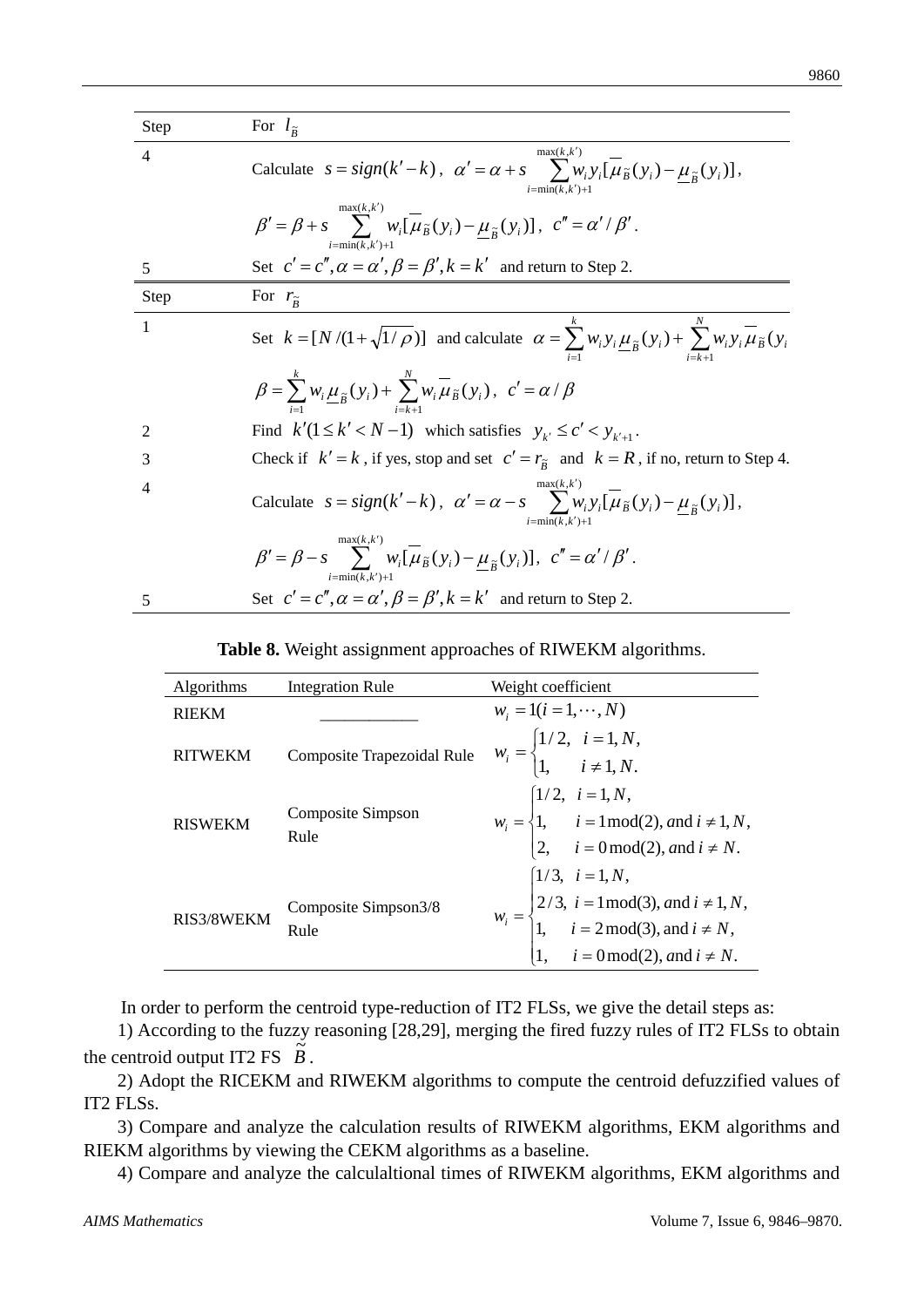RIEKM algorithms.

In Table 8, except for the RIEKM algorithms, the coefficients for other three types of RIWEKM algorithms are assigned by means of the following steps:

1) Substitute  $x_0 = a$ ,  $x_N = b$ ,  $x_i (i = 0, 1, \dots, N)$  in Eq (35),  $x_0 = a$ ,  $x_{2N} = b$ ,  $x_i(i = 0,1,2,\dots,2N)$  in Eq (36), and  $x_0 = a$ ,  $x_{3N} = b$ ,  $x_i(i = 0,\dots,3N)$  in Eq (37) all by  $x_1 = a$ ,  $x_N = b$ ,  $x_i (i = 1, 2, \dots, N)$ .

2) Coefficients  $h/2$ ,  $h/3$  and  $3h/8$  in Eqs (35)–(37) can all be balanced out by the quotient of two integrals as in Table 6.

3) Observing from the Table 8, the coefficients of RITWEKM algorithms and RISWEKM algorithms are assigned as a half of brackets in Eqs (35) and (36).

4) The number of sampling points of RISWEKM algorithms and RIS3/8WEKM algorithms are not only restrict to  $N = 2n + 1$  and  $N = 3n + 1$  (here *n* is an arbitrary integer), but as the requirements  $N = 1 \mod (2)$  and  $N = 1 \mod (3)$  in Eqs (36) and (37) (in which mod represents the modulus operator).

Finally we can make the following conclusions for the relations between RICEKM algorithms and RIWEKM algorithms as for completing the centroid type-reduction and defuzzification of IT2 FLSs:

1) The RIWEKM algorithms are based on the sum operations of sampling points  $y_i (i = 1, \dots, N)$ to complete centroid type-reduction of IT2 FLSs. When it stops, the optimal switching points are used to approximate the centroids. While the RICEKM algorithms adopt the integration operations to complete the centroid type-reduction and defuzzification, which may obtain the comparatively accurate type-reduced sets and defuzzified values. Theoretically, as the number of sampled points approaches infinity, the solutions of RIWEKM algorithms will approach to RICEKM algorithms.

2) As for the RIWEKM algorithms, we can increase the number of sampled points to get the more accurate computation results. But for the RICEKM algorithms, the calculation accuracy can be improved by setting the boundary error  $\varepsilon$  to control the two adjacent iteration steps.

3) The RIWEKM algorithms complete the numerical computations in terms of the sum operations, which the RICEKM algorithms finish the computations according to the integration operations. In a word, the RIWEKM algorithms can be considered as the numerical realization of RICEKM algorithms by the numerical integration methods.

### **4. Simulation experiments**

This section provides three numerical simulation examples. Here we make the assumption that, under the guidance the fuzzy inference (reasoning) block, the centroid output IT2 fuzzy set has been got by merging fuzzy rules before the type-reduction and defuzzification.

In the first instance, the FOU is composed of piecewise linear functions [19–21,27,29]. In the second instance, the FOU is made up of piecewise linear functions and Gaussian functions [14–17,30,31]. In the third instance, the FOU is composed of Gaussian functions [19–21,27,29]. The Figure 3 and Table 9 show the defined FOUs for three instances.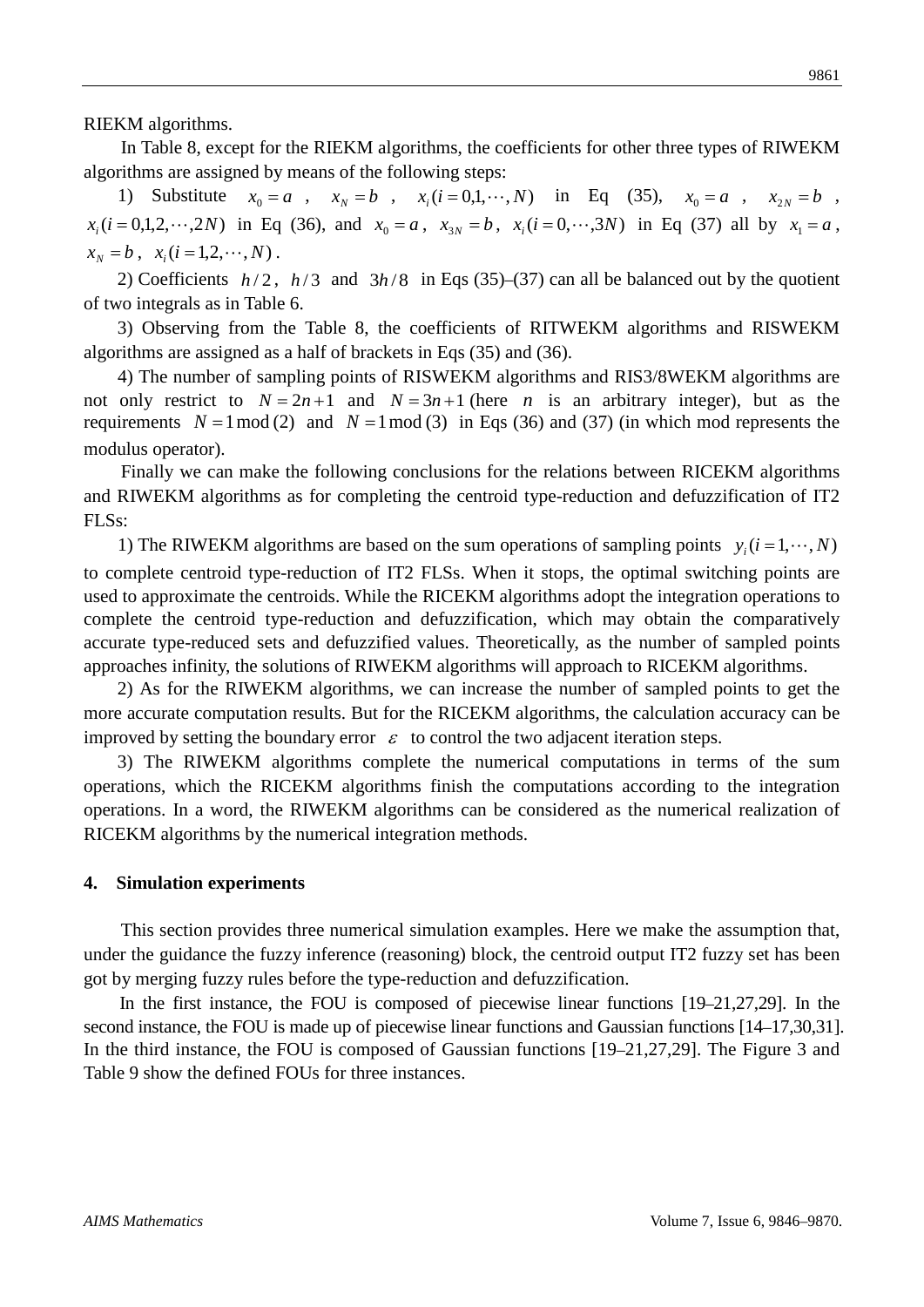

**Figure 3.** Graphs of FOUs for three instances; (a) instance 1, (b) instance 2, and (c) instance 3.

| Num            | FOUs for membership function expressions                                                                                                                                                                                                                                                                                            |  |  |  |
|----------------|-------------------------------------------------------------------------------------------------------------------------------------------------------------------------------------------------------------------------------------------------------------------------------------------------------------------------------------|--|--|--|
| 1              | $\underline{\mu}_{\tilde{A}_1}(x) = \max\{\left \frac{\frac{x-1}{6}, 1 \leq x \leq 4}{\frac{7-x}{6}}, 4 < x \leq 7\right , \left \frac{\frac{x-3}{6}, 3 \leq x \leq 5}{\frac{8-x}{9}}, 5 < x \leq 8\right \},\}$ , otherwise 0, otherwise 0, otherwise                                                                              |  |  |  |
|                | $\overline{\mu}_{\overline{A}_1}(x) = \max\{\left \frac{\frac{x-1}{2}, 1 \leq x \leq 3}{\frac{7-x}{4}, 3 < x \leq 7}, \frac{\pi}{2} \leq x \leq 6\}\right $<br>0, otherwise 0, otherwise 0, otherwise                                                                                                                               |  |  |  |
| $\overline{2}$ | $\underline{\mu}_{\tilde{A}_2}(x) = \begin{cases} \frac{0.6(x+5)}{19}, -5 \le x \le 2.6 \\ \frac{0.4(14-x)}{19}, 2.6 < x \le 14 \end{cases}, \quad \overline{\mu}_{\tilde{A}_2}(x) = \begin{cases} \exp[-\frac{1}{2}(\frac{x-2}{5})^2], -5 \le x \le 7.185 \\ \exp[-\frac{1}{2}(\frac{x-9}{1.75})^2], 7.185 < x \le 14 \end{cases}$ |  |  |  |
| 3              | $\underline{\mu}_{\tilde{A}_3}(x) = \max\{0.5 \exp[-\frac{(x-3)^2}{2}], 0.4 \exp[-\frac{(x-6)^2}{2}]\},\$                                                                                                                                                                                                                           |  |  |  |
|                | $\mu_{\tilde{A}_3}(x) = \max\{\exp[-0.5\frac{(x-3)^2}{4}], 0.8\exp[-0.5\frac{(x-6)^2}{4}]\}, x \in [0,10]\}$                                                                                                                                                                                                                        |  |  |  |

**Table 9.** FOUs for membership function expressions of three examples.

Here the error accuracy is chosen as  $\varepsilon = 10^{-6}$ . Because the computations of  $l_{\tilde{B}}$  and  $r_{\tilde{B}}$  are very similar, we only calculate  $l_{\tilde{B}}$  in the simulation experiments. Firstly, the RICEKM algorithms are viewed as the benchmark to calculate the left centroid end points for three instances, and they are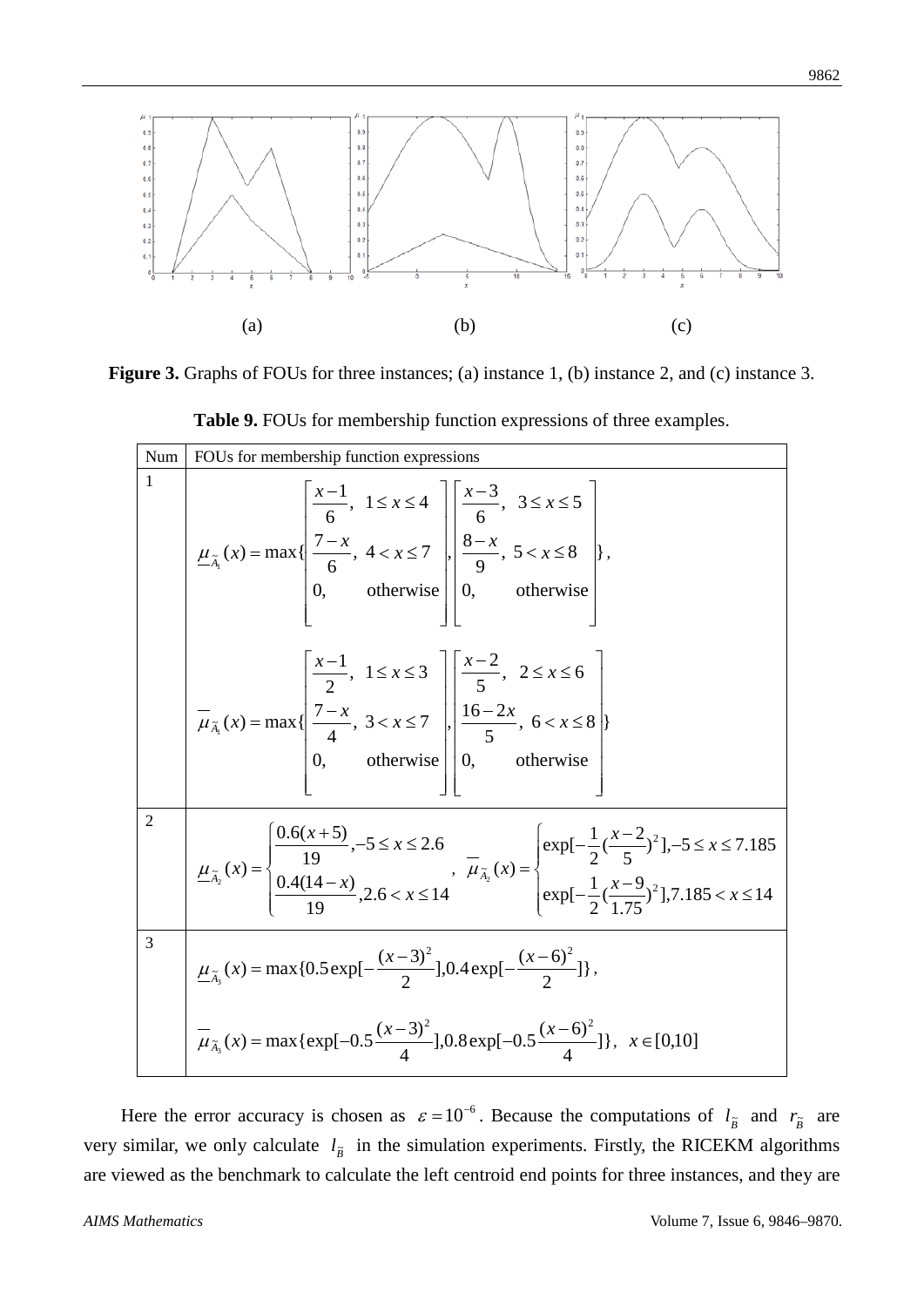as:  $y_{RICEKM_1}^* = 3.660534$ ,  $y_{RICEKM_2}^* = 0.445924$ , and  $y_{RICEKM_3}^* = 3.155741$ , respectively. As for studying the proposed RIWEKM algorithms, the number of sampling points of primary variable of output IT2 FS is chosen as  $N = 50:50:9000$ . Then we compare the performances between the EKM algorithms, RIEKM algorithms and RIWEKM algorithms. The graphs of left centroid end points for the above mentioned algorithms are shown in Figure 4. In addition, the graphs of absolute errors between EKM algorithms, RIEKM algorithms, RIWEKM algorithms and RICEKM algorithms (benchmark) are given Figure 5.



Figure 4. The left centroid end points calculated by EKM, RIEKM and RIWEKM algorithms; (a) instance 1, (b) instance 2, and (c) instance 3.



**Figure 5.** The absolute errors of left centroid end points between EKM algorithms, RIEKM algorithms, RIWEKM algorithms and RICEKM algorithms; (a) instance 1, (b) instance 2, and (c) instance 3.

For the sake of measuring the performances of RIWEKM algorithms qualitatively, here we define the relative errors as  $|y_{EKM_i,RIEKM_i} - y_{RICEKM_i}^*|/|y_{RICEKM_i}^*|(i=1,\dots,3)$ . Table 10 provides the mean relative errors of EKM algorithms, RIEKM algorithms and RIWEKM algorithms for the above three examples, where the last column represents the total average of mean relative errors.

For the above three examples, we can obtain the following conclusions by observing the Figures 4 and 5 and the Table 10:

1) The absolute errors of left centroid end points between the EKM algorithms, RIEKM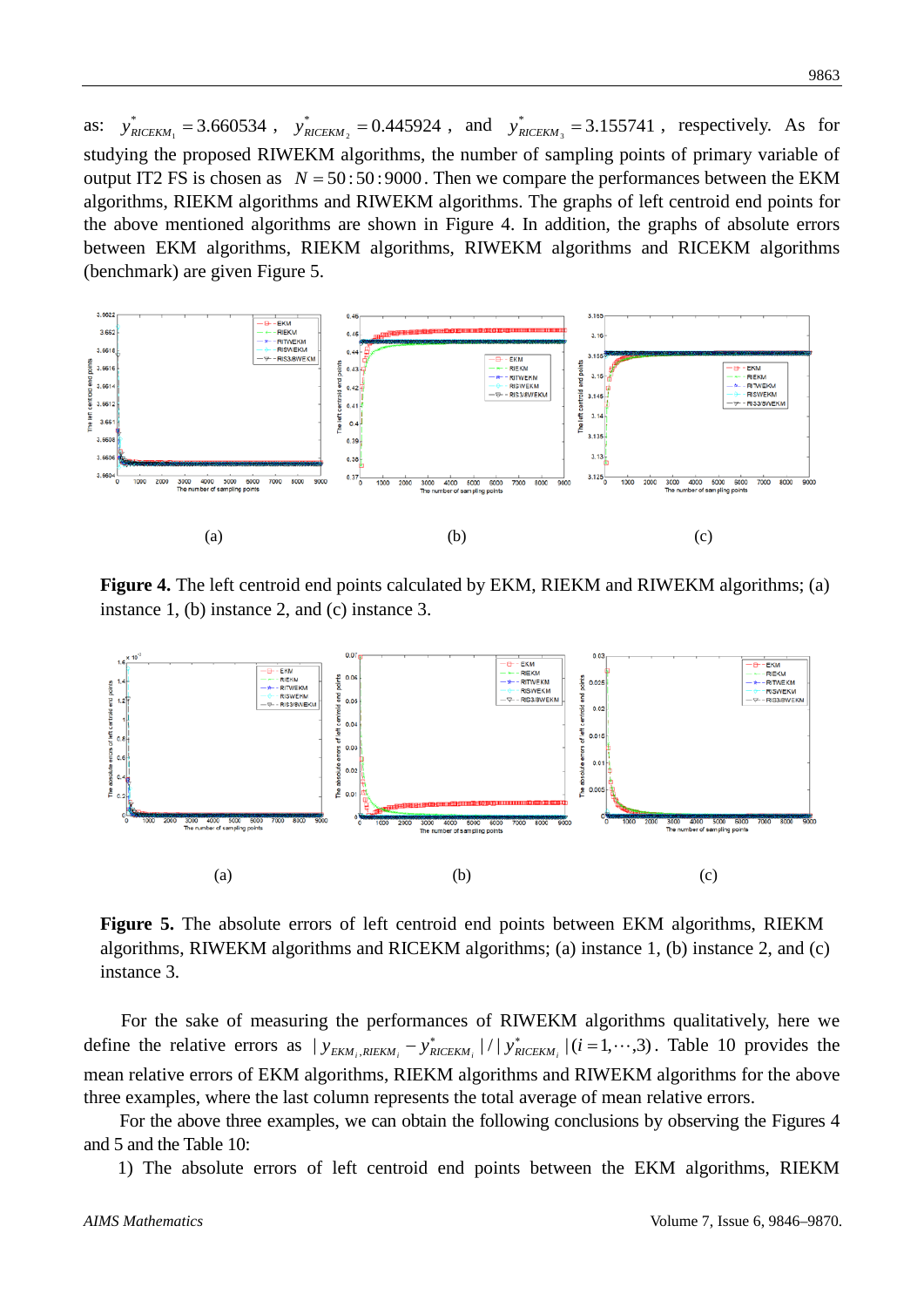algorithms and RIWEKM algorithms almost all converge as the number of sampled points of primary variable of centroid output IT2 FSs increases. For the first example, the smallest absolute error (also the smallest error amplitude of variation) can be obtained by the RIEKM algorithms and RITWEKM algorithms, in which the EKM algorithms obtain the comparatively largest absolute error. For both the second and the third instances, the proposed RIWEKM algorithms can get the absolute errors (error amplitude of variations) that are obviously much less than both the EKM algorithms and RIEKM algorithm.

2) See from the Table 10, we can find the largest absolute errors of EKM algorithms and RIEKM algorithms are 1.359220% and 0.502985%, respectively, while the largest absolute error of RIWEKM algorithms is only 0.002404%, that is to say, the latter is less than two hundredths of two formers. In addition, the total average relative error of EKM algorithms and RIEKM algorithms are 0.460223%, and 0.177165%,respectively, whereas the smallest total average relative errors of RIWEKM algorithms is only 0.00065%, i.e., the latter is less than 0.04% of two formers.

3) By analyzing both the items 1) and 2) comprehensively, compared the EKM algorithms and RIEKM algorithms, we can get the conclusion that it is reasonable to adopt the appropriate RIWEKM algorithms for pursuing better error accuracy and stability.

Next, we investigate the computational time of these types of algorithms for applying them. The unrepeatable computation time of algorithms relies on the software and hardware environment, which is completely different from calculating the defuzzified values. Here the simulation experiments are completed by a dual-core CPU dell desktop with E5300@2.60GHz and 2.00GB memory. Then the comparisons of computation time of three examples are provided in Figures 6–8.

|  | <b>Table 10.</b> Mean relative errors $ y_{EKM_i,RIEKM_i} - y_{RICEKM_i}^* / y_{RICEKM_i}^* $ for three examples. |  |
|--|-------------------------------------------------------------------------------------------------------------------|--|
|--|-------------------------------------------------------------------------------------------------------------------|--|

| Algorithms    | EKM        | <b>RIEKM</b> | <b>RITWEKM</b> | <b>RISWEKM</b> | RIS3/8WEKM |
|---------------|------------|--------------|----------------|----------------|------------|
| Case 1        | 0.00000389 | 0.00000127   | 0.00000127     | 0.00000349     | 0.00000330 |
| Case 2        | 0.01359220 | 0.00502985   | 0.00001328     | 0.00002162     | 0.00002404 |
| Case 3        | 0.00021060 | 0.00027383   | 0.00000485     | 0.00000581     | 0.00000489 |
| Total average | 0.00460223 | 0.00177165   | 0.00000065     | 0.00001031     | 0.00001074 |



**Figure 6.** Comparsion of computation time for instance 1.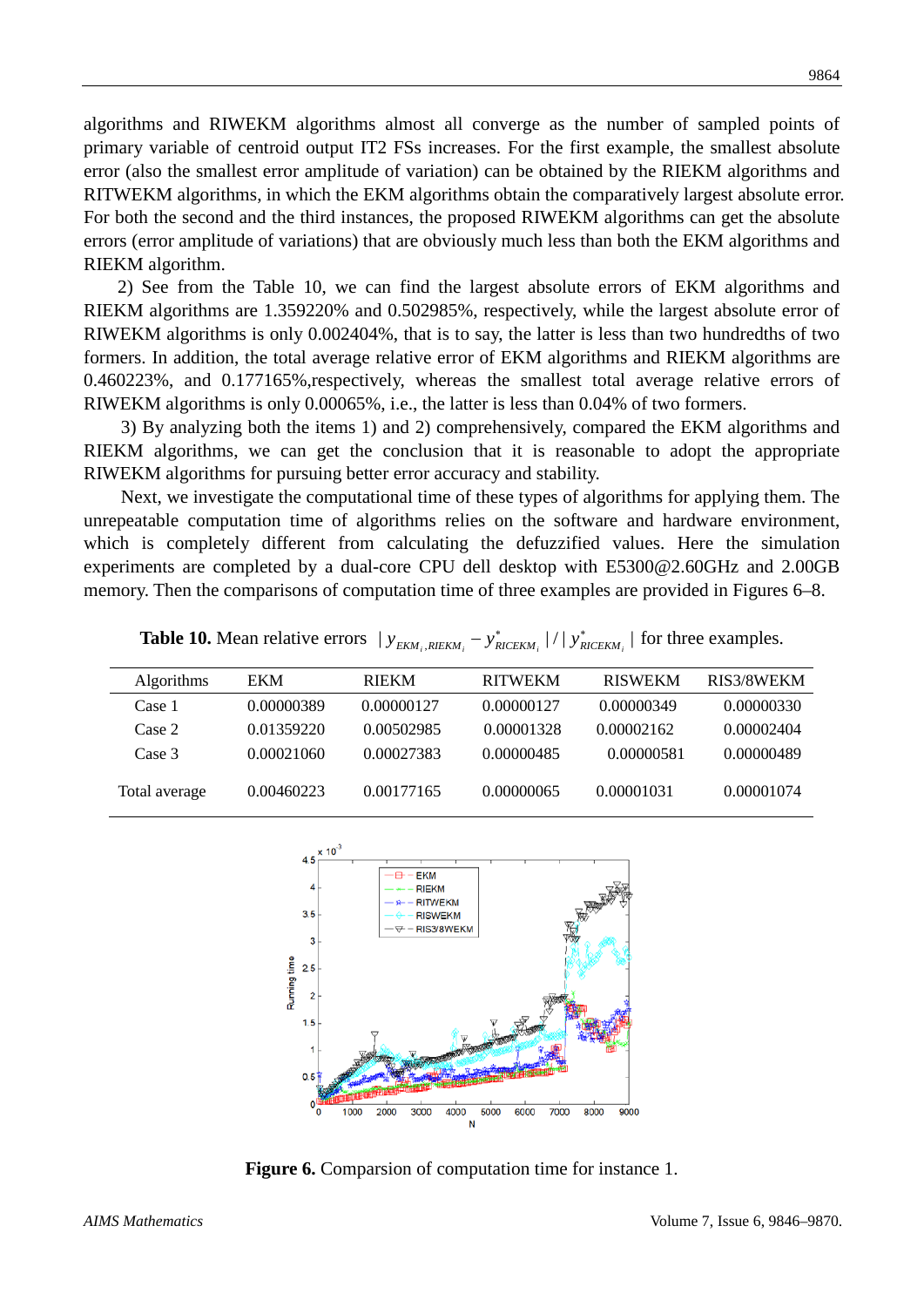

**Figure 7.** Comparsion of computation time for instance 2.



**Figure 8.** Comparsion of computation time for instance 3.

If the fluctuation influence of number of sampled points *N* were not considered, the above EKM algorithms, RIEKM algorithms and RIWEKM algorithms vary linearly with respect to *N* in general. Therefore, the least square regression model can be selected as  $t = a + bN$  for all types of algorithms, in which *t* denotes the computational time, and the coefficients are provided in the following Table 11. Furthermore, the computational time difference rate is defined as:

$$
\left(\max_{i=1,2,3} \{t_i\} - \min_{i=1,2,3} \{t_i\}\right) / \max_{i=1,2,3} \{t_i\} \,.
$$
\n(38)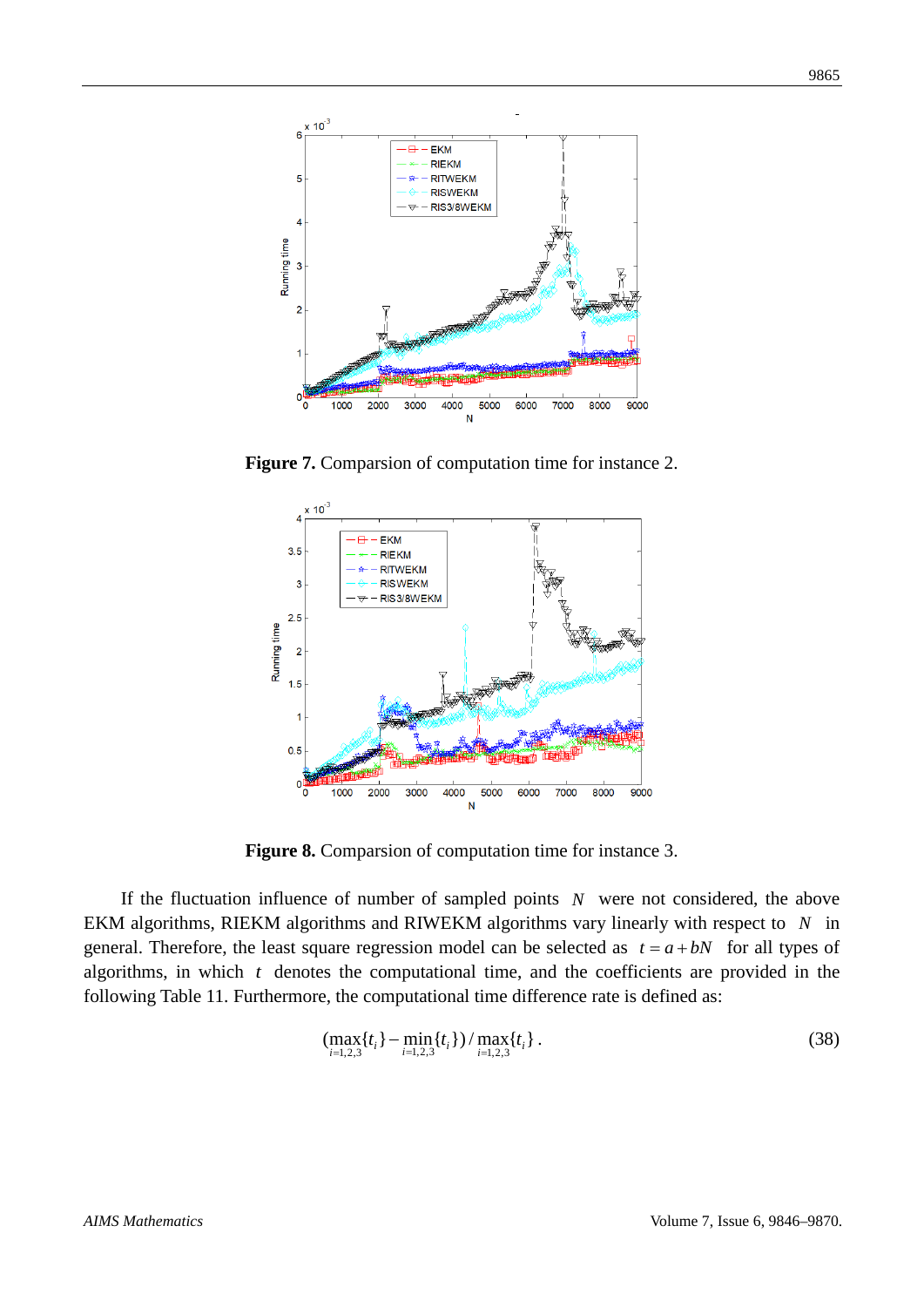|             |                              |                                | <u>JI</u>                               |                                         |                                     |
|-------------|------------------------------|--------------------------------|-----------------------------------------|-----------------------------------------|-------------------------------------|
| Coefficient | EKM<br>$a/10^{-3} b/10^{-3}$ | RIEKM<br>$a/10^{-3} b/10^{-3}$ | <b>RITWEKM</b><br>$a/10^{-3} b/10^{-3}$ | <b>RISWEKM</b><br>$a/10^{-3} b/10^{-3}$ | RIS3/8WEKM<br>$a/10^{-3} b/10^{-3}$ |
| Case 1      | -0.134676<br>0.000163        | -0.027860<br>0.000142          | 0.125481<br>0.000138                    | 0.024937<br>0.000269                    | $-0.214929$<br>0.000385             |
| Case 2      | 0.085536<br>0.000087         | 0.070055<br>0.000093           | 0.215750<br>0.000093                    | 0.377291<br>0.000244                    | 0.000286 0.435158                   |
| Case 3      | 0.087296<br>0.000069         | 0.000052 0.202952              | 0.370410<br>0.000059                    | 0.389515<br>0.000158                    | 0.097664<br>0.000294                |
| Total mean  | 0.000106 0.012719            | 0.081716<br>0.000096           | 0.237213<br>0.000096                    | 0.263915<br>0.000223                    | 0.105964<br>0.000321                |

**Table 11.** Regression model coefficients of type-reduction algorithms.

According to the Table 11 and the Figures 6–8, we can see that the computation times of EKM algorithms, RIEKM algorithms and RITWEKM algorithms are slightly better than that of RISWEKM algorithms and RIS3/8WEKM algorithms. Here we may ascribe the former three types of algorithms as the first type, and the former two types of algorithms as the second type. The computation times of the first type are better than the second type as the former has comparatively simpler weights than the latter. Generally speaking, the proposed RIWEKM algorithms have faster convergence speeds than that of EKM algorithms and RIEKM algorithms, i.e., for the RIWEKM algorithms, we can use the fewer number of sampled points to get the same computation time as the EKM algorithms and RIEKM algorithms. The overall specific computational time size relations are as: EKM<RIEKM<RITWEKM<RISEKM<RIS3/8WEKM. Furthermore, the defined computational time difference rate of three examples is between 26.47%–89.89%.

According to the above analysis, it is obviously to find that the initialization and weighting have influence for EKM algorithms to complete the centroid type-reduction of IT2 FLSs, i.e., the Newton-Cotes quadrature formulas based RIWEKM algorithms can be used for investigating the centroid TR of IT2 FLSs. If only the calculation accuracy were considered, the RITWEKM algorithms are the best option (see the Table 10). However, if the calculation accuracy and the computational time were taken in account comprehensively (see Table 10 and Figures 6–8), we suggest one use the RIEKM or RITWEKM algorithms to complete the centroid type-reduction of IT2 FLSs with piecewise linear functions as in instance 1, and adopt the RITWEKM algorithms to complete the centroid type-reduction of IT2 FLSs with both piecewise linear functions and Gaussian functions as in instance 2 and Gaussian functions as in instance 3.

Finally we should point out that the paper only focuses the performances of RIWEKM algorithms from the viewpoint theory. Four simulation examples show that, on a considerable amount of sampling points, the RIWEKM algorithms can enhance the calculation accuracy in contrast to both the EKM algorithms and RIEKM algorithms. Despite so, if the accuracy requirement is not high, the simpler EKM algorithms can get good effects, and then the RIWEKM algorithms will not show their advantages.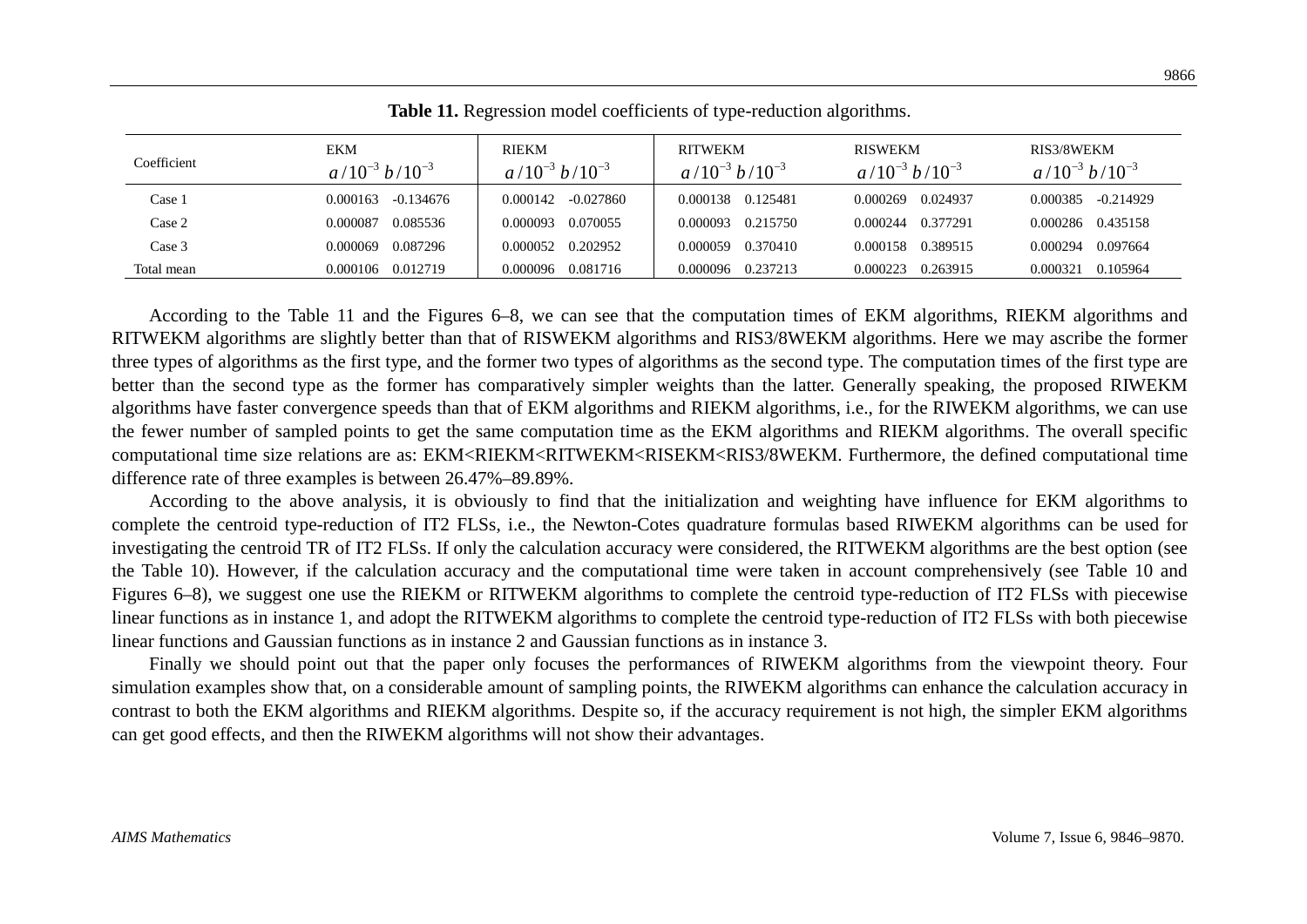# **5. Conclusions**

This paper first provides the reasonable initialization explanations for EKM algorithms, then the RIEKM algorithms are extended to different types of RIWEKM algorithms resort to the Newton-Cotes quadrature formulas. By considering the RICEKM algorithms as the baseline, five types of discrete TR algorithms are used to complete the centroid type-reduction of IT2 FLSs. Three simulation instances are given to analyze and verify that the proposed RIWEKM algorithms can get smaller absolute errors and faster convergence speeds in contrast to both the EKM algorithms and RIEKM algorithms.

There exist many important works lie ahead, including adopting the RIWEKM algorithms [32] to study the centroid type-reduction of general T2 FLSs, studying the non-iterative algorithms  $[21,27,29-30,33,54-57]$  for centroid and center-of-sets type-reduction  $[34,35,51]$  of IT2 FLSs and GT2 FLSs, the colony intelligence based algorithms [36–40] for optimizing T2 FLSs, and the forecasting, identification and control problems [22,41–50,52–56] based on T2 FLSs and so on.

### **Acknowledgments**

The paper is supported by the National Natural Science Foundation of China (No. 61773188, No. 61973146), the Doctoral Start-up Foundation of Liaoning Province (No. 2021-BS-258), the Youth Fund of Education Department of Liaoning Province (LJKQZ2021143), and the Talent Fund Project of Liaoning University of Technology (No. xr2020002).

# **Conflict of interest**

The authors declare that they have no conflict of interest.

### **References**

- 1. J. M. Mendel, *Uncertain rule-based fuzzy systems*, Springer International Publishing, 2017. <https://doi.org/10.1007/978-3-319-51370-6>
- 2. H. Hagras, C. Wagner, Towards the wide spread use of type-2 fuzzy logic systems in real world applications, *IEEE Comput. Intell. M.*, **7** (2012), 14–24. <https://doi.org/10.1109/MCI.2012.2200621>
- 3. J. M. Mendel, Type-2 fuzzy sets and systems: An overview, *IEEE Comput. Intell. M.*, **2** (2007), 20–29. <https://doi.org/10.1109/MCI.2007.380672>
- 4. M. H. F. Zarandi, B. Rezaee, I. B. Turksen, E. Neshat, A type-2 fuzzy rule-based expert system model for stock price analysis, *Expert Syst. Appl.*, **36** (2009), 139–154. <https://doi.org/10.1016/j.eswa.2007.09.034>
- 5. Y. Chen, D. Z. Wang, S. C. Tong, Forecasting studies by designing Mamdani interval type-2 fuzzy logic systems: with combination of BP algorithms and KM algorithms, *Neurocomputing*, **174** (2016), 1133–1146. <https://doi.org/10.1016/j.neucom.2015.10.032>
- 6. A. Khosravi, S. Nahavandi, Load forecasting using interval type-2 fuzzy logic systems: Optimal type reduction, *IEEE T. Ind. Electron.*, **10** (2014), 1055–1063. <https://doi.org/10.1109/TII.2013.2285650>
- 7. M. Biglarbegian, W. W. Melek, J. M. Mendel, Design of novel interval type-2 fuzzy controllers for modular and reconfigurable robots: theory and experiments, *IEEE T. Ind. Electron.*, **58** (2011), 1371–1384. <https://doi.org/10.1109/TIE.2010.2049718>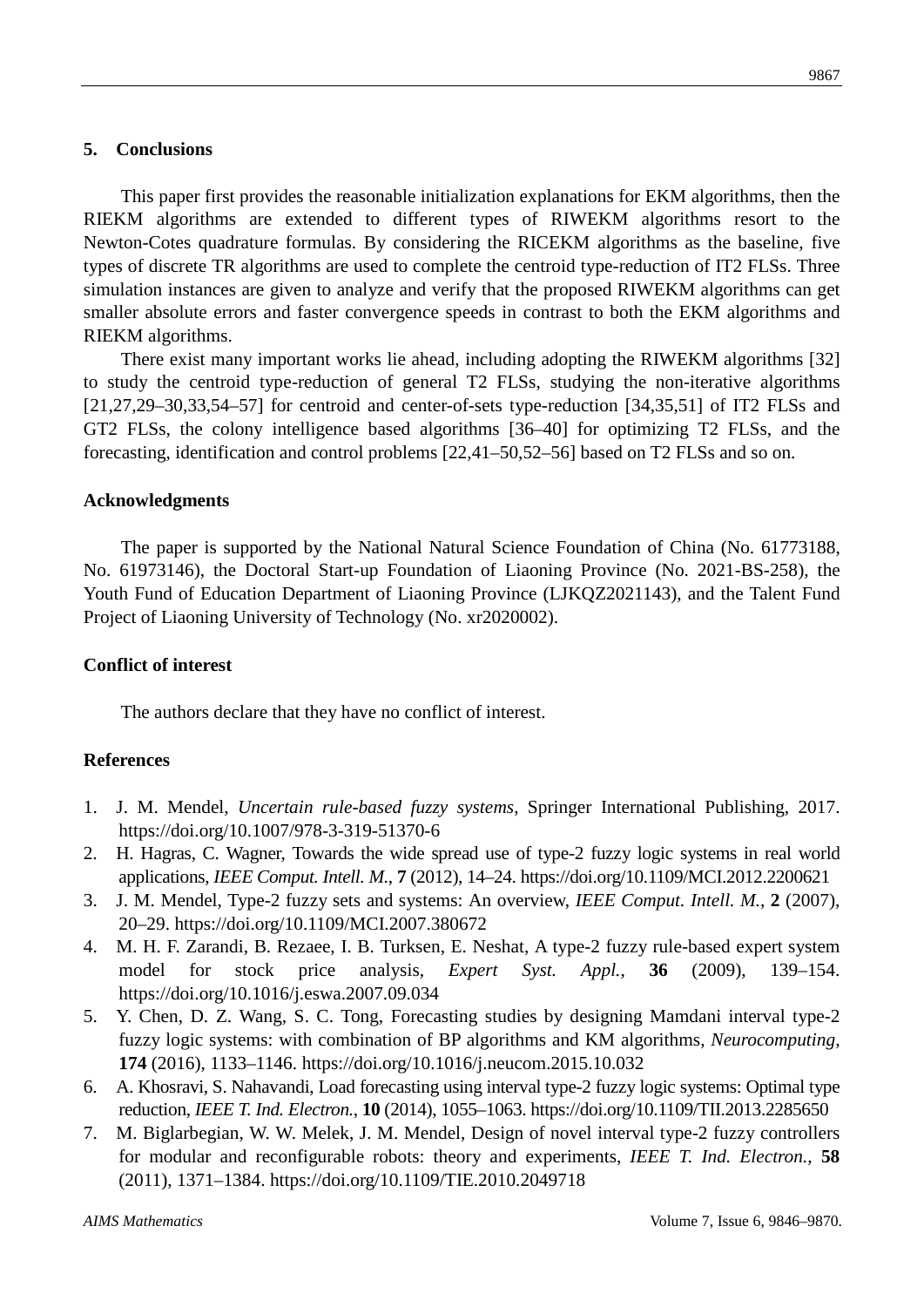- 8. D. Z. Wang, Y. Chen, Study on permanent magnetic drive forecasting by designing Takagi Sugeno Kang type interval type-2 fuzzy logic systems, *T. I. Meas. Control*, **40** (2018), 2011– 2023. <https://doi.org/10.1177/0142331217694682>
- 9. R. S. Rama, P. Latha, An effective torque ripple reduction for permanent magnet synchronous motor using ant colony optimization, *Int. J. Fuzzy Syst.*, **17** (2015), 577–584. <https://doi.org/10.1007/s40815-015-0077-5>
- 10. O. Linda, M. Manic, Interval type-2 voter design for fault tolerant systems, *Inform. Sci.*, **181** (2011), 2933–2950. <https://doi.org/10.1016/j.ins.2011.03.008>
- 11. A. Niewiadomski, On finity, countability, cardinalities, and cylindric extensions of type-2 fuzzy sets in linguistic summarization of databases, *IEEE T. Fuzzy Syst.*, **18** (2010), 532–545. <https://doi.org/10.1109/TFUZZ.2010.2042719>
- 12. D. R. Wu, J. M. Mendel, Uncertainty measures for interval type-2 fuzzy sets, *Inform. Sci.*, **177** (2007), 5378–2393. <https://doi.org/10.1016/j.ins.2007.07.012>
- 13. A. Khosravi, S. Nahavandi, D. Creighton, D. Srinivasan, Interval type-2 fuzzy logic systems for load forecasting: a comparative study, *IEEE T. Power Syst.*, **27** (2012), 1274–1282. <https://doi.org/10.1109/TPWRS.2011.2181981>
- 14. Y. Chen, Study on weighted Nagar-Bardini algorithms for centroid type-reduction of interval type-2 fuzzy logic systems, *J. Intell. Fuzzy Syst.*, **34** (2018), 2417–2428. <https://doi.org/10.3233/JIFS-171669>
- 15. J. M. Mendel, On KM algorithms for solving type-2 fuzzy sets problems, *IEEE T. Fuzzy Syst.*, **21** (2013), 426–446. <https://doi.org/10.1109/TFUZZ.2012.2227488>
- 16. T. Kumbasar, Revisiting Karnik-Mendel algorithms in the framework of linear fractional programming, *Int. J. Approx. Reason.*, **82** (2017), 1–21.<https://doi.org/10.1016/j.ijar.2016.11.019>
- 17. J. M. Mendel, F. L. Liu, Super-exponential convergence of the Karnik-Mendel algorithms for computing the centroid of an interval type-2 fuzzy set, *IEEE T. Fuzzy Syst.*, **15** (2007), 309–320. <https://doi.org/10.1109/TFUZZ.2006.882463>
- 18. D. R. Wu, J. M. Mendel, Perceptual reasoning for perceptual computing: a similarity based approach, *IEEE T. Fuzzy Syst.*, **17** (2009), 1397–1411.<https://doi.org/10.1109/TFUZZ.2009.2032652>
- 19. D. R. Wu, J. M. Mendel, Enhanced Karnik-Mendel algorithms, *IEEE T. Fuzzy Syst.*, **17** (2009), 923–934.<https://doi.org/10.1109/TFUZZ.2008.924329>
- 20. X. W. Liu, J. M. Mendel, D. R. Wu, Study on enhanced Karnik-Mendel algorithms: initialization explanations and computation improvements, *Inform. Sci.*, **184** (2012), 75–91. <https://doi.org/10.1016/j.ins.2011.07.042>
- 21. Y. Chen, Study on sampling-based discrete noniterative algorithms for centroid type-reduction of interval type-2 fuzzy logic systems, *Soft Comput.*, **24** (2020), 11819–11828. <https://doi.org/10.1007/s00500-020-04998-2>
- 22. O. Castillo, P. Melin, E. Ontiveros, C. Peraza, P. Ochoa, F. Valdez, et al., A high-speed interval type 2 fuzzy system approach for dynamic parameter adaptation in metaheuristics, *Eng. Appl. Artif. Intell.*, **85** (2019), 666–680.<https://doi.org/10.1016/j.engappai.2019.07.020>
- 23. G. M. Méndez, M. D. L. A. Hernandez, Hybrid learning mechanism for interval A2-C1 type-2 non-singleton type-2 Takagi-Sugeno-Kang fuzzy logic systems, *Inform. Sci.*, **220** (2013), 149– 169.<https://doi.org/10.1016/j.ins.2012.01.024>
- 24. J. M. Mendel, Type-2 fuzzy sets and systems: an overview, *IEEE Comput. Intell. Mag.*, **2** (2007), 20–29. <https://doi.org/10.1109/MCI.2007.380672>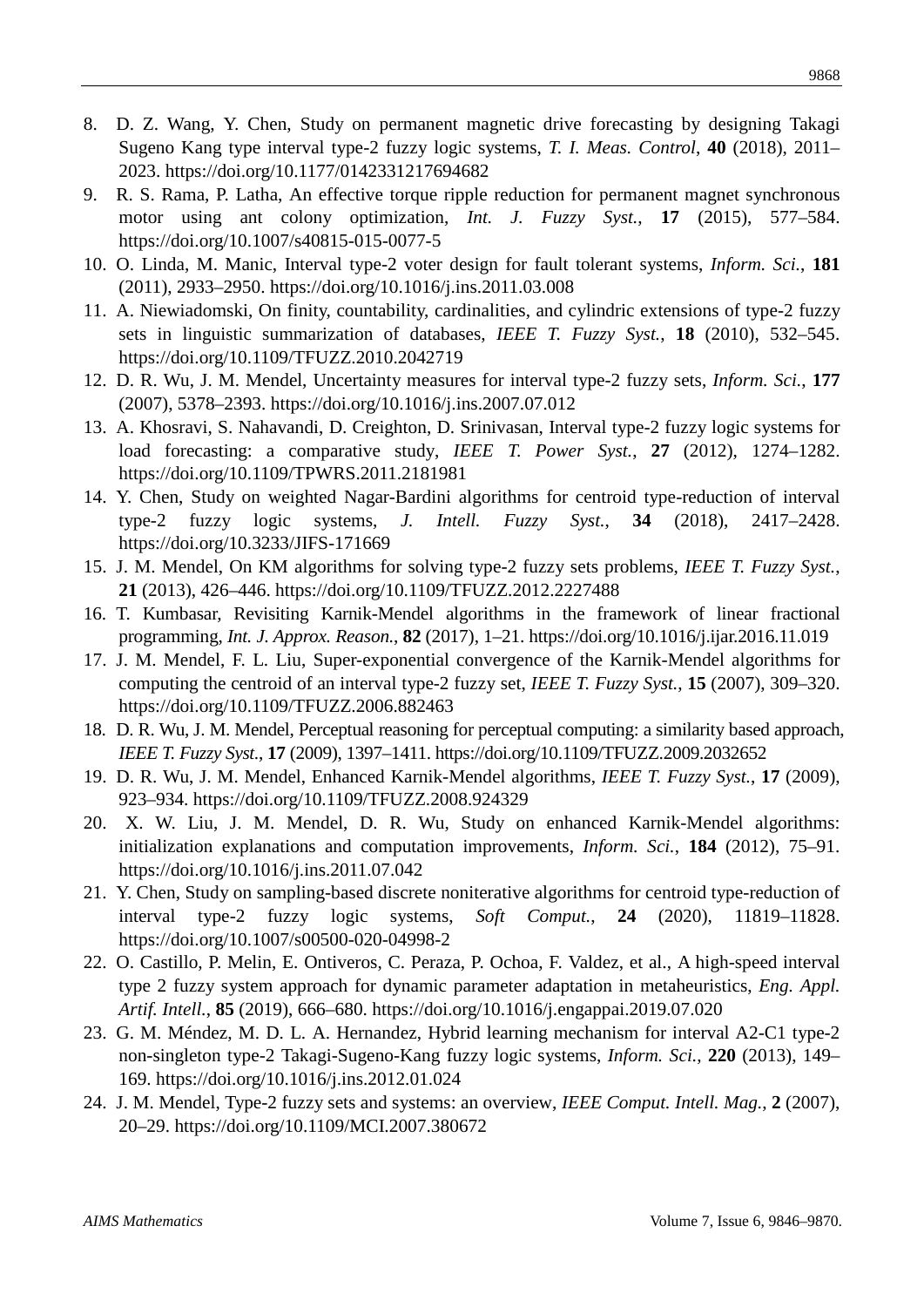- 25. Y. Chen, D. Z. Wang, Study on centroid type-reduction of general type-2 fuzzy logic systems with weighted enhanced Karnik-Mendel algorithms, *Soft Comput.*, **22** (2018), 1361–1380. h[ttps://doi.org/10.1007/s00500-017-2938-3](https://doi.org/10.1007/s00500-017-2938-3)
- 26. Y. Chen, D. Z. Wang, Study on centroid type-reduction of general type-2 fuzzy logic systems with weighted Nie-Tan algorithms, Soft Comput., 22 (2018), 7659–7678. <https://doi.org/10.1007/s00500-018-3551-9>
- 27. D. R. Wu, Approaches for reducing the computational cost of interval type-2 fuzzy logic systems: overview and comparisons, *IEEE T. Fuzzy Syst.*, **21** (2013), 80–99. <https://doi.org/10.1109/TFUZZ.2012.2201728>
- 28. T. Wang, Y. Chen, S. C. Tong, Fuzzy reasoning models and algorithms on type-2 fuzzy sets, *Int. J. Innov. Comput. Inform. Control*, **24** (2008), 2451–2460.
- 29. J. W. Li, R. John, S. Coupland, G. Kendall, On Nie-Tan operator and type-reduction of interval type-2 fuzzy sets, *IEEE T. Fuzzy Syst.*, **26** (2018), 1036–1039. <https://doi.org/10.1109/TFUZZ.2017.2666842>
- 30. S. Greenfield, F. Chiclana, Accuracy and complexity evaluation of defuzzification strategies for the discretised interval type-2 fuzzy set, *Int. J. Approx. Reason.*, **54** (2013), 1013–1033. <https://doi.org/10.1016/j.ijar.2013.04.013>
- 31. E. Ontiveros-Robles, P. Melin, O. Castillo, New methodology to approximate type-reduction based on a continuous root-finding karnik mendel algorithm, *Algorithms*, 1**0** (2017), 77–96. <https://doi.org/10.3390/a10030077>
- 32. Y. Chen, J. X. Wu, J. Lan, Study on reasonable initialization enhanced Karnik-Mendel algorithms for centroid type-reduction of interval type-2 fuzzy logic systems, AIMS Math., **5**  (2020), 6149–6168. <https://doi.org/10.3934/math.2020395>
- 33. J. M. Mendel, X. W. Liu, Simplified interval type-2 fuzzy logic systems, *IEEE T. Fuzzy Syst.*, **21**  (2013), 1056–1069. <https://doi.org/10.1109/TFUZZ.2013.2241771>
- 34. M. A. Khanesar, A. Jalalian, O. Kaynak, H. Gao, Improving the speed of center of sets type reduction in interval type-2 fuzzy systems by eliminating the need for sorting, *IEEE T. Fuzzy Syst.*, **25** (2017), 1193–1206.<https://doi.org/10.1109/TFUZZ.2016.2602392>
- 35. J. M. Mendel, General type-2 fuzzy logic systems made simple: A tutorial, *IEEE T. Fuzzy Syst.*, **22** (2014), 1162–1182. <https://doi.org/10.1109/TFUZZ.2013.2286414>
- 36. C. H. Hsu, C. F. Juang, Evolutionary robot wall-following control using type-2 fuzzy controller with species-de-activated continuous ACO, *IEEE T. Fuzzy Syst.*, 21 (2013), 100–112. <https://doi.org/10.1109/TFUZZ.2012.2202665>
- 37. Y. Chen, D. Z. Wang, W. Ning, Forecasting by TSK general type-2 fuzzy logic systems optimized with genetic algorithms, *Optim. Control Appl. Method.*, **39** (2018), 393–409. <https://doi.org/10.1002/oca.2353>
- 38. F. Gaxiola, P. Melin, F. Valdez, J. R. Castro, O. Castillo, Optimization of type-2 fuzzy weights in backpropagation learning for neural networks using GAs and PSO, *Appl. Soft Comput.*, **38**  (2016), 860–871. <https://doi.org/10.1016/j.asoc.2015.10.027>
- 39. Y. Chen, D. Z. Wang, Forecasting by general type-2 fuzzy logic systems optimized with QPSO algorithms, *Int. J. Control Autom. Syst.*, **15** (2017), 2950–2958. <https://doi.org/10.1007/s12555-017-0793-0>
- 40. Y. Maldonado, O. Castillo, P. Melin, Particle swarm optimization of interval type-2 fuzzy systems for FPGA applications, *Appl. Soft Comput.*, 1**3** (2013), 496–508. <https://doi.org/10.1016/j.asoc.2012.08.032>